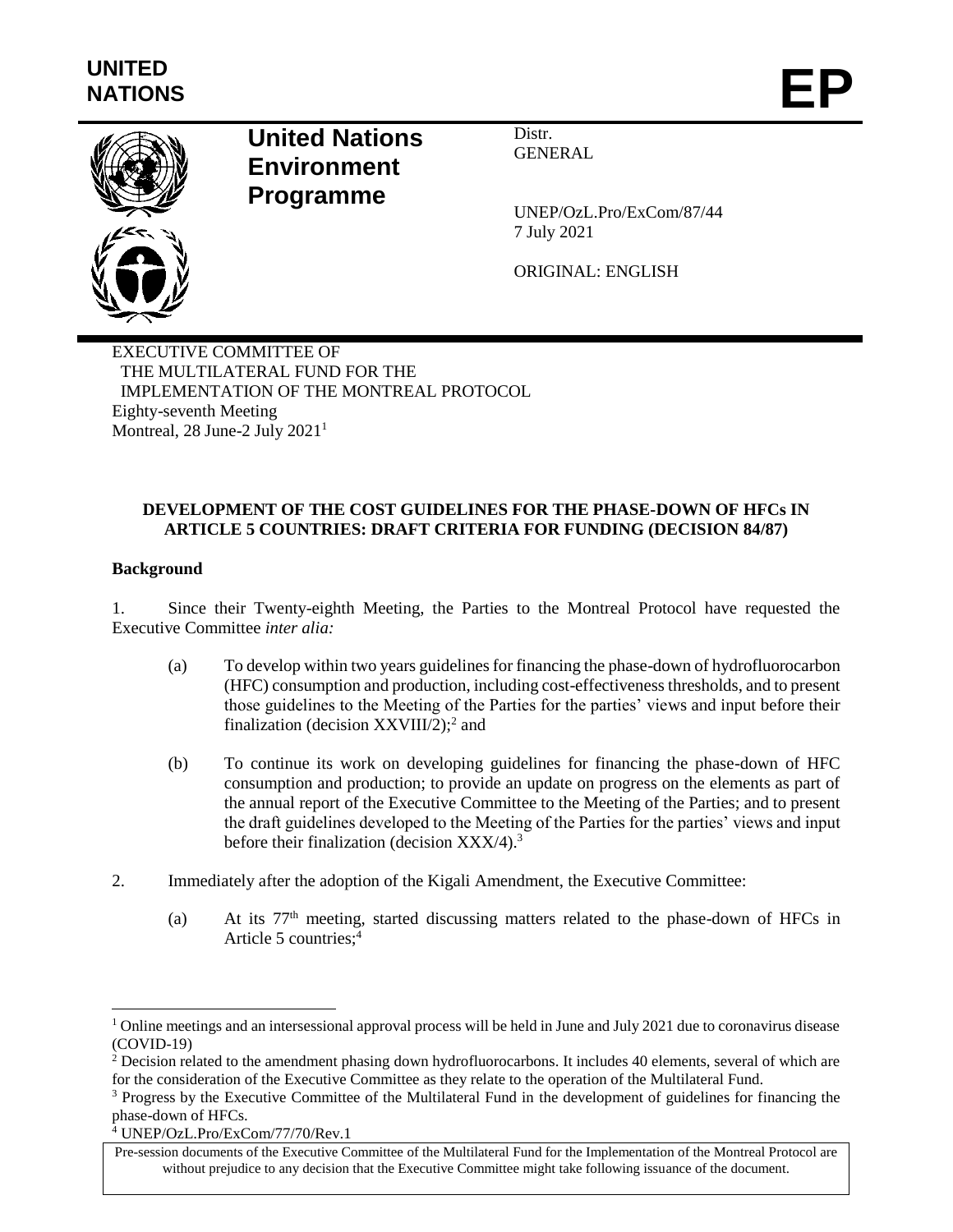l

- (b) At its  $78<sup>th</sup>$  meeting, adopted a draft template of the cost guidelines for the phase-down of HFCs (draft template);
- (c) At its 80th meeting, decided *inter alia* to continue to use the draft template, and the list of outstanding elements for further discussion, as the working documents for discussions at the 81st meeting and future meetings on the development of the cost guidelines, and agreed that additional elements could be added to the draft template. The draft template of the cost guidelines for the phase-down of HFCs, as of the  $84<sup>th</sup>$  meeting, is contained in Annex I to the present document; and
- (d) Continued discussions on matters related to the phase-down of HFCs at each subsequent meeting.<sup>5</sup> The outstanding issues on the cost guidelines for the phase-down of HFCs as of the 84th meeting are presented in Annex II to the present document.

3. As of the 84th meeting, the Executive Committee's extensive discussions on all matters related to the phase-down of HFCs in Article 5 countries, in particular on the cost guidelines, have been based on the 42 documents<sup>6</sup> that have been prepared since the adoption of the Kigali Amendment; 11 additional documents were submitted to the 86<sup>th</sup> meeting, and 12 documents subsequently updated or reissued for the 87th meeting. The list of these documents is contained in Annex III to the present document.

#### Impact of the COVID-19 pandemic on the development of the cost guidelines

4. The Executive Committee decided to continue discussions at its 85<sup>th</sup> meeting on the development of the cost guidelines for the phase-down of HFCs, based on documents that had already been submitted and on additional documents that it had requested the Secretariat to prepare. However, in light of the COVID-19 pandemic, the Executive Committee agreed to postpone its  $85<sup>th</sup>$  meeting, originally scheduled from 25 to 29 May 2020, and to hold it back-to-back with the 86<sup>th</sup> meeting in November 2020. In order to ensure continuity of compliance-related activities in Article 5 countries, and to reduce its workload when convened, the Executive Committee decided to implement an intersessional approval process (IAP) for certain reports, projects and activities that were to be submitted to the 85<sup>th</sup> meeting; agenda items that were not considered intersessionally would be included in the agenda of the 86<sup>th</sup> meeting. Given the evolution of the pandemic, the Executive Committee decided to establish an IAP addressing over 60 documents submitted to the  $86<sup>th</sup>$  meeting, and further deferred both meetings to March 2021. Subsequently, the discussion of the cost guidelines was futrther deferred to the 87<sup>th</sup> meeting, in accordance with the agreed procedures for conducting the 86<sup>th</sup> meeting in light of the COVID-19 pandemic. This led to an 18-month period between the 84<sup>th</sup> and 87<sup>th</sup> meetings.

5. The contact group established to discuss the cost guidelines for the phase-down of HFCs in Article 5 countries has included in Annex II of the present document the outstanding issues under discussion. To facilitate the work of the contact group, at the 84<sup>th</sup> meeting, the Secretariat suggested under Annex II actions to be taken by members to conclude deliberations on the outstanding issues (for ease of reference, the text was presented in square brackets and highlighted). However, noting that such guidance became outdated, the Secretariat removed it from Annex II, updated it and included it in the following section of the present document.

<sup>&</sup>lt;sup>5</sup> Documents on the cost guidelines submitted to the meetings of the Executive Committee are: UNEP/OzL.Pro/ExCom/78/5 and Corr.1, UNEP/OzL.Pro/ExCom/79/46, UNEP/OzL.Pro/ExCom/80/55, UNEP/OzL.Pro/ExCom/81/53, UNEP/OzL.Pro/ExCom/82/67, UNEP/OzL.Pro/ExCom/83/43 and UNEP/OzL.Pro/ExCom/84/66.

<sup>6</sup> Several of the documents were updated and/or revised following their consideration by the Committee at a given meeting, and resubmitted to subsequent meetings.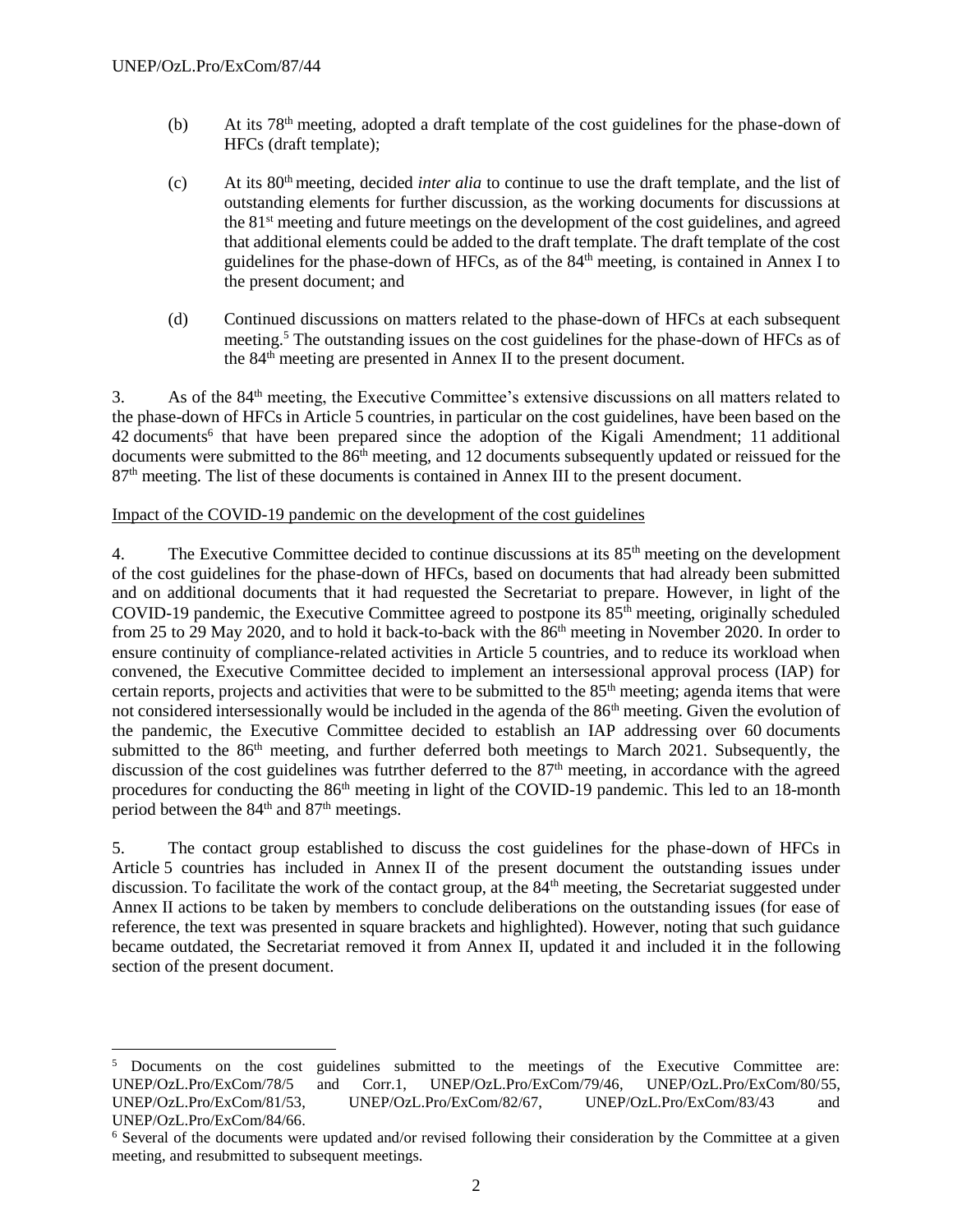## **Outstanding issues in the cost guidelines for the phase-down of HFCs**

6. Table 1 summarizes both the status of the discussions as at the 84th meeting and the expected additional actions on outstanding issues by the Executive Committee at the present meeting.

| <b>Element</b> of<br>decision XXVIII/2                                                                                                      | Paragraph | <b>Status</b>                                                                                                                                                                                                                                                                                          | <b>Expected additional action</b>                                                                                                                                                                                                                                                                                                                                                                                                                                      |
|---------------------------------------------------------------------------------------------------------------------------------------------|-----------|--------------------------------------------------------------------------------------------------------------------------------------------------------------------------------------------------------------------------------------------------------------------------------------------------------|------------------------------------------------------------------------------------------------------------------------------------------------------------------------------------------------------------------------------------------------------------------------------------------------------------------------------------------------------------------------------------------------------------------------------------------------------------------------|
| <b>Discussed</b>                                                                                                                            |           |                                                                                                                                                                                                                                                                                                        |                                                                                                                                                                                                                                                                                                                                                                                                                                                                        |
| Flexibility in<br>implementation that<br>enabled parties to select<br>their own strategies and<br>priorities in sectors and<br>technologies | 13        | Text included in the draft<br>template                                                                                                                                                                                                                                                                 | None                                                                                                                                                                                                                                                                                                                                                                                                                                                                   |
| Cut-off dates for<br>eligible capacity                                                                                                      | 17        | Text included in the draft<br>template                                                                                                                                                                                                                                                                 | None                                                                                                                                                                                                                                                                                                                                                                                                                                                                   |
| Second and third<br>conversions                                                                                                             | 18        | Text included in the draft<br>template                                                                                                                                                                                                                                                                 | None                                                                                                                                                                                                                                                                                                                                                                                                                                                                   |
| Other costs                                                                                                                                 | 25        | Text not included in the draft<br>template <sup>7</sup>                                                                                                                                                                                                                                                |                                                                                                                                                                                                                                                                                                                                                                                                                                                                        |
| Eligibility of Annex F<br>substances subject to<br>high-ambient-<br>temperature exemptions                                                  | 35        | Text included in the draft<br>template                                                                                                                                                                                                                                                                 | None                                                                                                                                                                                                                                                                                                                                                                                                                                                                   |
| <b>Under discussion</b>                                                                                                                     |           |                                                                                                                                                                                                                                                                                                        |                                                                                                                                                                                                                                                                                                                                                                                                                                                                        |
| Sustained aggregate<br>reductions in<br>consumption and<br>production                                                                       | 19        | Text included in the draft<br>template<br>Document on key considerations<br>for developing a methodology for<br>establishing the starting point for<br>sustained aggregate reductions in<br>consumption and production was<br>considered at the 82 <sup>nd</sup> meeting<br>(UNEP/OzL.Pro/ExCom/82/66) | To agree on a methodology for<br>establishing the starting point for<br>sustained aggregate reductions taking into<br>consideration the information contained<br>in document<br>UNEP/OzL.Pro/ExCom/82/66                                                                                                                                                                                                                                                               |
| Eligible incremental<br>costs                                                                                                               | 15        |                                                                                                                                                                                                                                                                                                        |                                                                                                                                                                                                                                                                                                                                                                                                                                                                        |
| Consumption<br>manufacturing sector                                                                                                         | 15(a)     | Text on categories of eligible<br>costs included in the draft<br>template                                                                                                                                                                                                                              | To consider establishing<br>cost-effectiveness thresholds based on the<br>results of HFC stand-alone investment<br>projects and information contained in<br>document UNEP/OzL.Pro/ExCom/87/49<br>providing an analysis of and information<br>on the incremental capital costs (ICCs)<br>and incremental operating costs (IOCs)<br>and their duration, and the<br>cost-effectiveness of investment projects<br>in the relevant manufacturing sectors and<br>sub-sectors |

**Table 1. Status of the cost guidelines for the phase-down of HFCs in Article 5 parties as at the 84th meeting**

l

<sup>7</sup> Parties to the Montreal Protocol may identify other cost items to be added to the indicative list of incremental costs emanating as a result of the conversion to low-GWP alternatives.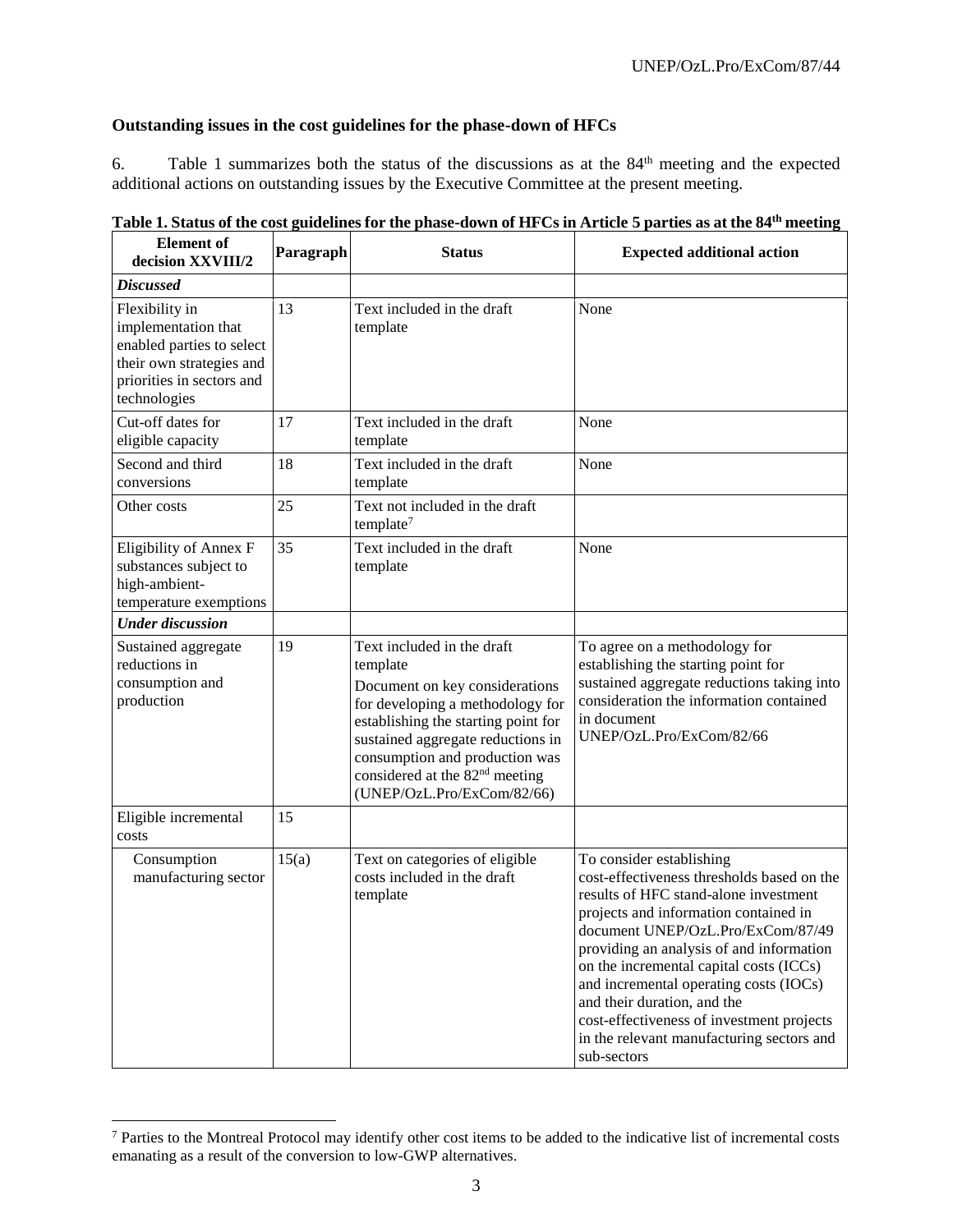| <b>Element</b> of<br>decision XXVIII/2 | Paragraph | <b>Status</b>                                                                                                                                                                                                                                                                                                                                                                                                                                                                                                                                                                                                                                                                                                                                                                                                                                                                                                                                                                                                                         | <b>Expected additional action</b>                                                                                                                                                                                                                                                                                                                                                                                                                                                                                                                                                                                                                                                                                                                                                                                                                                                                                                                                                                                                                                                                                                                                                                                                                  |
|----------------------------------------|-----------|---------------------------------------------------------------------------------------------------------------------------------------------------------------------------------------------------------------------------------------------------------------------------------------------------------------------------------------------------------------------------------------------------------------------------------------------------------------------------------------------------------------------------------------------------------------------------------------------------------------------------------------------------------------------------------------------------------------------------------------------------------------------------------------------------------------------------------------------------------------------------------------------------------------------------------------------------------------------------------------------------------------------------------------|----------------------------------------------------------------------------------------------------------------------------------------------------------------------------------------------------------------------------------------------------------------------------------------------------------------------------------------------------------------------------------------------------------------------------------------------------------------------------------------------------------------------------------------------------------------------------------------------------------------------------------------------------------------------------------------------------------------------------------------------------------------------------------------------------------------------------------------------------------------------------------------------------------------------------------------------------------------------------------------------------------------------------------------------------------------------------------------------------------------------------------------------------------------------------------------------------------------------------------------------------|
| Production sector                      | 15(b)     | Text on categories of eligible<br>costs included in the draft<br>template                                                                                                                                                                                                                                                                                                                                                                                                                                                                                                                                                                                                                                                                                                                                                                                                                                                                                                                                                             | To consider, on a case-by-case basis,<br>compensation for compliance-related<br>control obligations for the production<br>sector                                                                                                                                                                                                                                                                                                                                                                                                                                                                                                                                                                                                                                                                                                                                                                                                                                                                                                                                                                                                                                                                                                                   |
| Refrigeration<br>servicing sector      | 15(c)     | Text on categories of eligible<br>costs included in the draft<br>template<br>A preliminary document on all<br>aspects related to the refrigeration<br>servicing sector that support the<br>HFC phase-down was considered<br>at the $82nd$ meeting<br>(UNEP/OzL.Pro/ExCom/82/64)                                                                                                                                                                                                                                                                                                                                                                                                                                                                                                                                                                                                                                                                                                                                                       | To consider establishing<br>cost-effectiveness thresholds based on<br>document UNEP/OzL.Pro/ExCom/82/64<br>and two documents submitted to the<br>87 <sup>th</sup> meeting:<br>An analysis on the level and modalities<br>of funding for the HFC phase-down in<br>the refrigeration servicing sector<br>(decision 83/65(b))<br>(UNEP/OzL.Pro/ExCom/87/47)<br>Potential strategies, policy measures and<br>commitments, as well as projects and<br>activities that could be integrated within<br>stage I of HFC phase-down plans for<br>Article 5 countries to ensure limits on<br>growth and reductions in HFC<br>consumption that were sustained over<br>time (decision $84/54(b)$ )<br>(UNEP/OzL.Pro/ExCom/87/45)                                                                                                                                                                                                                                                                                                                                                                                                                                                                                                                                 |
| Energy efficiency                      | 22        | At the $80th$ meeting, the text<br>related to energy efficiency was<br>removed from the cost guidelines,<br>in order to be discussed separately<br>The following documents have<br>been considered at the 83rd and<br>84 <sup>th</sup> meetings, and subsequently<br>issued at the 86 <sup>th</sup> meeting:<br>Ways to operationalize<br>paragraph 16 of<br>decision XXVIII/2 and<br>paragraph 2 of decision XXX/5<br>(UNEP/OzL.Pro/ExCom/83/40,<br>UNEP/OzL.Pro/ExCom/84/67,<br>UNEP/OzL.Pro/ExCom/86/92)<br>Information on funds and<br>financial institutions mobilizing<br>resources for energy efficiency<br>that may be utilized when<br>phasing down HFCs<br>(UNEP/OzL.Pro/ExCom/83/41,<br>UNEP/OzL.Pro/ExCom/84/68);<br>this document was followed by<br>the document "Framework for<br>consultations with relevant funds<br>and financial institutions to<br>explore the mobilization of<br>additional financial resources for<br>maintaining or enhancing energy<br>efficiency when replacing HFCs<br>(decision $84/89$ )" | To continue discussions separately under<br>agenda item $13(g)$ "Matters related to the<br>Kigali Amendment to the Montreal<br>Protocol: Energy efficiency," the<br>following items:<br>Ways to operationalize paragraph 16 of<br>decision XXVIII/2 and paragraph 2 of<br>decision XXX/5 (decision 84/88)<br>(UNEP/OzL.Pro/ExCom/87/50)<br>A framework for consultations with<br>relevant funds and financial institutions<br>to explore, at both the governing and<br>operational levels, the mobilization of<br>financial resources, additional to those<br>provided by the Multilateral Fund, for<br>maintaining or enhancing energy<br>efficiency when replacing HFCs with<br>low-GWP refrigerants in the<br>refrigeration and air-conditioning sector<br>(decision 86/94). As a result of the<br>discussion at the $86th$ meeting, a<br>working text was proposed for<br>consideration at the 87 <sup>th</sup> meeting<br>(UNEP/OzL.Pro/ExCom/87/51)<br>Discussions will continue at the<br>$87th$ meeting on the basis of the working<br>document produced by the contact<br>group established at the 86 <sup>th</sup> meeting<br>(and contained in the document<br>submitted to the $87th$ meeting)<br>To consider whether to integrate any |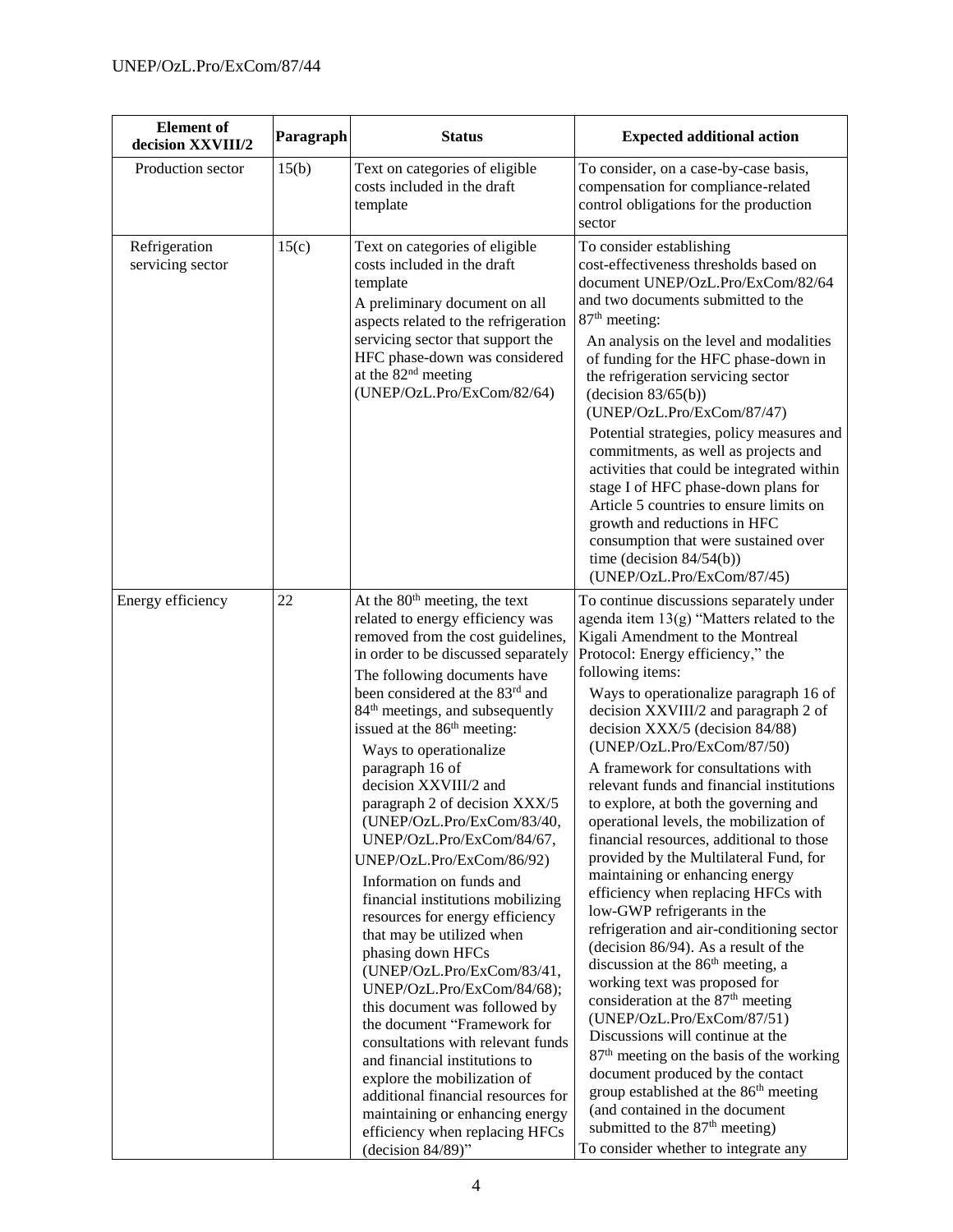| <b>Element</b> of<br>decision XXVIII/2 | Paragraph | <b>Status</b>                                                                                                                                                                                                                                                                                                                             | <b>Expected additional action</b>                                                                                                                                                                                                      |
|----------------------------------------|-----------|-------------------------------------------------------------------------------------------------------------------------------------------------------------------------------------------------------------------------------------------------------------------------------------------------------------------------------------------|----------------------------------------------------------------------------------------------------------------------------------------------------------------------------------------------------------------------------------------|
|                                        |           | (UNEP/OzL.Pro/ExCom/86/93)<br>discussed at the 86 <sup>th</sup> meeting<br>Summary of the report by the<br>Technology and Economic<br>Assessment Panel (TEAP) on<br>matters related to energy<br>efficiency with regard to the<br>issues identified in<br>decision $82/83(e)$<br>(UNEP/OzL.Pro/ExCom/83/42,<br>UNEP/OzL.Pro/ExCom/84/69)8 | decisions made on energy efficiency in<br>the cost guidelines                                                                                                                                                                          |
| Capacity building to<br>address safety | 23        | Text included in the draft<br>template                                                                                                                                                                                                                                                                                                    | To discuss the details on capacity<br>building to address safety together with<br>the discussions on the refrigeration<br>servicing sector (decision $81/67(c)$ )                                                                      |
| Disposal                               | 24        | Discussion started at the<br>82 <sup>nd</sup> meeting based on the<br>synthesis report on the pilot ODS<br>disposal projects<br>(UNEP/OzL.Pro/ExCom/82/21)                                                                                                                                                                                | To discuss the matter based on the<br>document on the Synthesis report<br>describing best practices and ways to<br>consider operationalizing paragraph 24 of<br>decision XXVIII/2 (decision $84/87(b)$ )<br>(UNEP/OzL.Pro/ExCom/87/48) |

7. As summarized in Table 1 above, the following elements of the cost guidelines for the phase-down of HFCs require further consideration by the Executive Committee:

- Methodology for determining the starting point for sustained aggregate reductions
- Eligible incremental costs for the consumption manufacturing sector
- Eligible incremental costs for the refrigeration servicing sector
- Energy efficiency (being discussed under a separate agenda item)
- Disposal
- Other general matters related to HFC phase-down (not included in decision XXVIII/2)

8. To facilitate the discussions at its  $87<sup>th</sup>$  meeting, the Executive Committee may wish to consider the summary on the progress achieved so far on each of the outstanding elements and the suggestions on how to continue its deliberations as presented below.

## Methodology for determining the starting point for sustained aggregate reductions

9. In response to decision 81/67(e), the Secretariat prepared document UNEP/OzL.Pro/ExCom/82/66, "Key considerations for developing a methodology for establishing the starting point for sustained aggregate reductions for the consumption and production sectors under the Kigali Amendment." Section IV of the document set out a number of key considerations that informed the discussions of the contact group on the cost guidelines in the margins of the 82<sup>nd</sup>, 83<sup>rd</sup> and 84<sup>th</sup> meetings.<sup>9</sup> The issues discussed by the contact group included, *inter alia*:

l <sup>8</sup> At its 84<sup>th</sup> meeting, the Executive Committee took note of the updated summary of the report by the TEAP (document UNEP/OzL.Pro/ExCom/84/69), with the understanding that the Secretariat would not be required to update the summary further.

<sup>&</sup>lt;sup>9</sup> The key considerations were: the starting point as a combination of different groups of substances; the time of establishment of the starting point; the need to ensure that the methodology to determine the starting point is equitable to all Article 5 countries; whether starting points should be based on pure HFCs only or on pure HFCs and HFC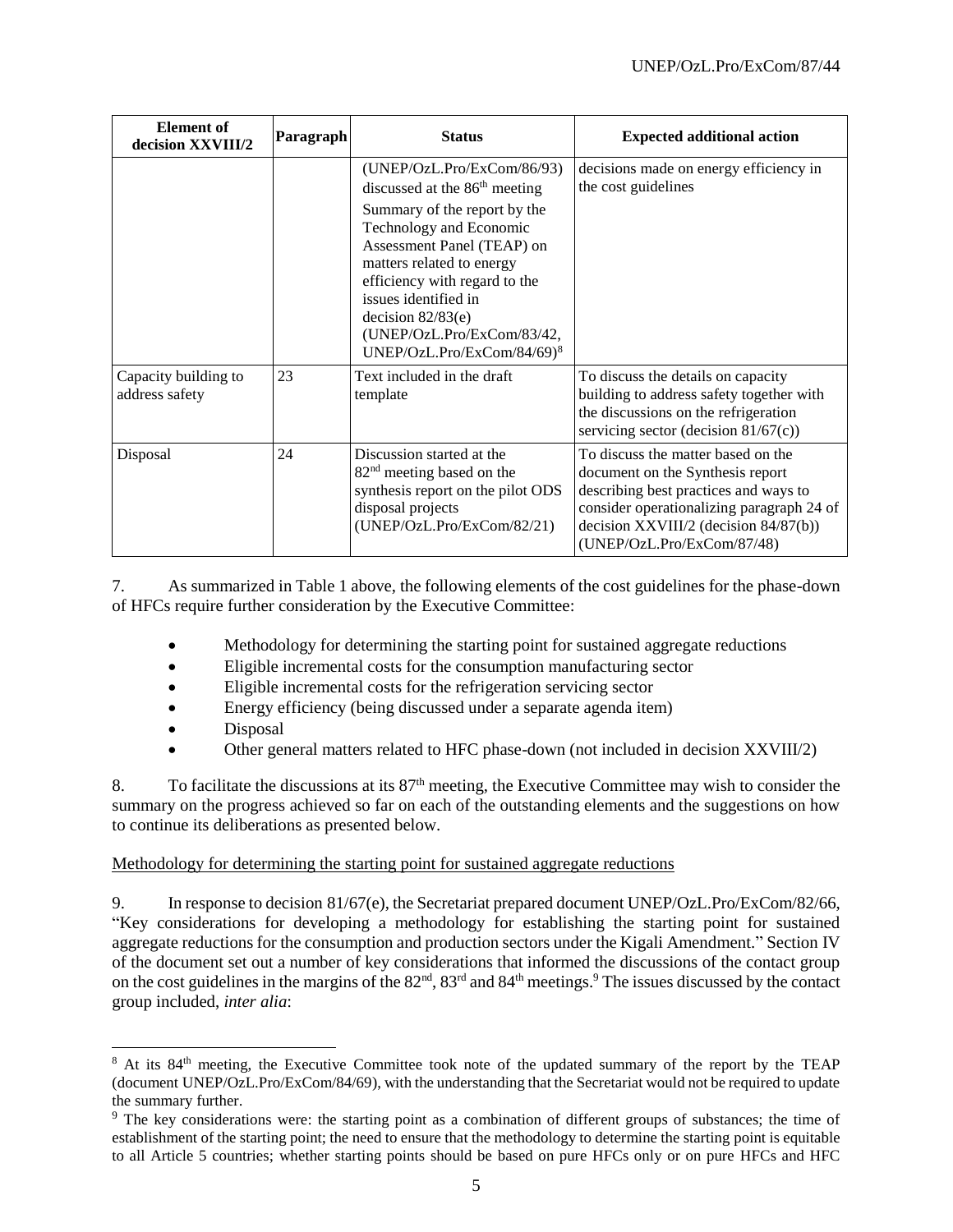- (a) The unit of measurement, where some members proposed to use metric tonnes (mt), as that unit reflected the actual production of the converted plants, while others proposed to use CO2-equivalent tonnes in order to measure the environmental impact of the conversions, and others yet suggested using both units of measurement at first and making a definitive decision about which one to use once the pros and cons of each approach had been ascertained;
- (b) Possible options for determining the starting point, where it was proposed to use the HFC baseline including the HFC and HCFC components,<sup>10</sup> the HFC component, or an intermediate value between the two. It was also proposed that Article 5 countries could choose as the starting point the HFC consumption from a number of previous years (e.g., the last year or the average of the last three years) or the year when the first HFC investment project had been approved by the Executive Committee;
- (c) The inclusion in the starting point of HFCs contained in imported pre-blended polyols, and the exclusion of HFCs contained in exported pre-blended polyols, on the understanding that such consumption would be monitored and controlled by Article 5 countries;<sup>11</sup>
- (d) The exclusion of the HFC phase-down tail (i.e., 20 per cent for Article 5 group 1 countries and 15 per cent for Article 5 group 2 countries) from the starting point as the phase-out of that consumption was not mandated by the Montreal Protocol. While there was no consensus, some members indicated that deducting the consumption associated with the tail would imply that the starting point would be based on the HFC baseline for compliance, which would include the totality of the HFC and HCFC components; and
- (e) Whether sustained reductions from the starting point should be accounted on a substance-by-substance basis. Different views were expressed, including that the starting point should be one unique number, and that reductions should be made by substance, but only for the most commonly used HFCs.

# *Discussions at the 87th meeting on the starting point*

l

10. The Executive Committee may wish to continue its discussions on the methodology for determining the starting point for sustained aggregate reductions, taking into account the considerations contained in document UNEP/OzL.Pro/ExCom/82/66, "Key considerations for developing a methodology for establishing the starting point for sustained aggregate reductions for the consumption and production sectors under the Kigali Amendment."

#### Eligible incremental costs for the consumption manufacturing sector

11. Preliminary discussions on cost-effectiveness thresholds for the phase-out of HFCs in the consumption manufacturing sector started at the  $78<sup>th</sup>$  meeting and continued at the  $79<sup>th</sup>$  meeting. During the discussions, members noted *inter alia* that the cost-effectiveness thresholds for the phase-out of CFCs and HCFCs were not necessarily applicable to HFCs, that there was limited experience at the Fund in phasing

blends; measurement of HFC starting points in tonnage,  $CO<sub>2</sub>$  equivalent, and/or both additional tonnage of HFCs associated with the "HCFC component"; the HCFC baseline or the HCFC starting point as the basis for the "HCFC component"; potential double counting associated with the "HCFC component"; import and export of controlled substances contained in pre-blended polyols; the role of the starting point in the servicing sector; and the starting point for the production sector.

<sup>&</sup>lt;sup>10</sup> Discussion on the "HFC component" and the "HCFC component" is presented in paragraphs 28 to 32 of document UNEP/OzL.Pro/ExCom/82/66.

 $11$  Members agreed to include text to reflect this proposal in the working document of the contact group, contained in Annex XIV of the report of the 83rd meeting and Annex II of the present document.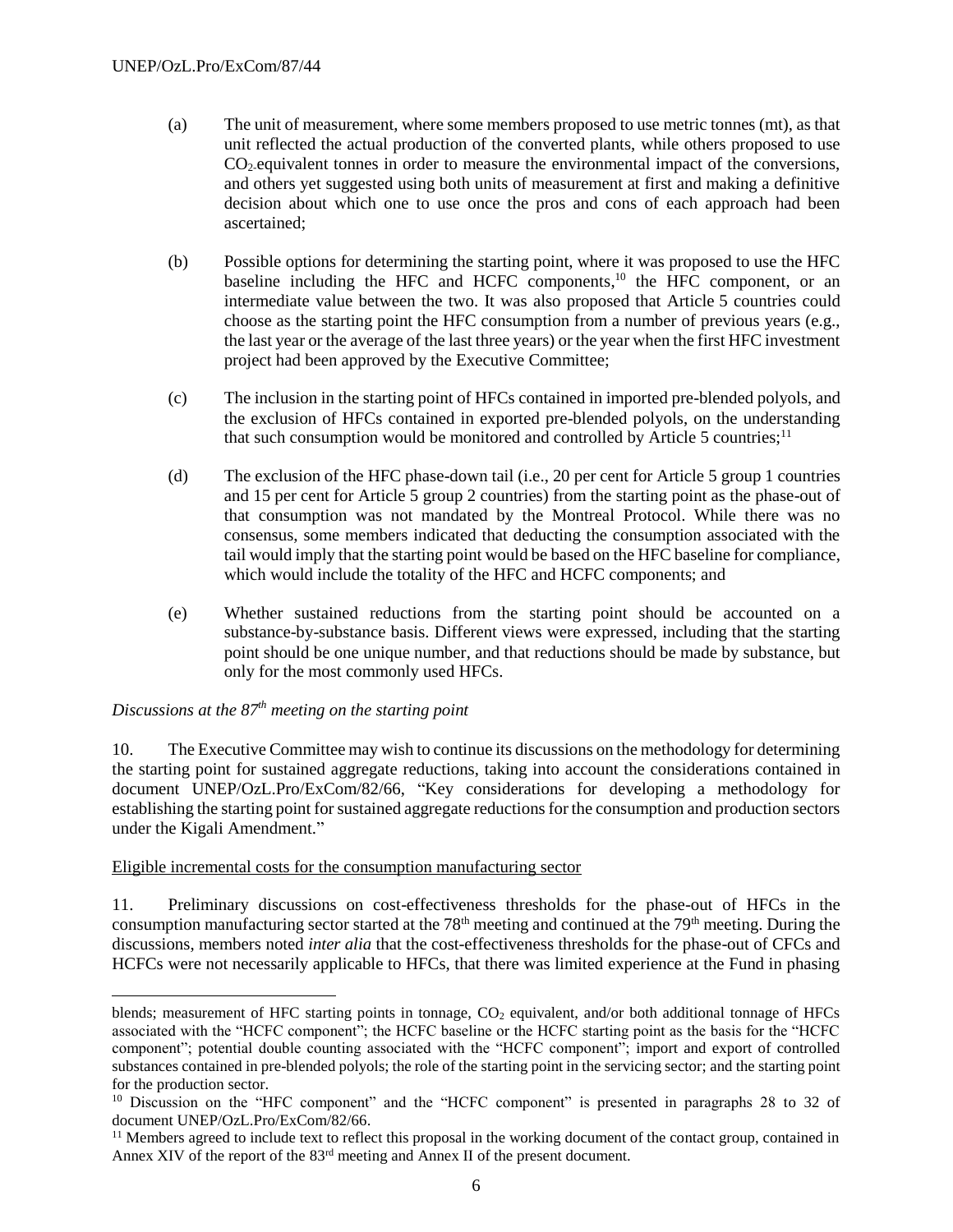out HFCs in certain sectors, and that the associated incremental costs might differ from the costs associated with phasing out other controlled substances. Accordingly, the Executive Committee considered that additional information was required to reach a decision on eligible incremental costs, and agreed to consider approving a limited number of stand-alone HFC investment projects (decisions  $78/3(g)^{12}$  and  $79/45^{13}$ ).

12. In line with decisions  $78/3(g)$  and  $79/45$ , at its  $80<sup>th</sup>$ ,  $81<sup>st</sup>$  and  $82<sup>nd</sup>$  meetings the Executive Committee approved 10 stand-alone HFC investment projects in the domestic and commercial refrigeration manufacturing sectors.<sup>14</sup>

13. Additional discussions were held at the the 83<sup>rd</sup> meeting, where one member proposed that the cost-effectiveness thresholds should be established through an appropriate methodology, taking into account relevant information, decisions of the Executive Committee and results of the implementation of stand-alone HFC investment projects;<sup>15</sup> and at the 84<sup>th</sup> meeting, where the Executive Committee requested the Secretariat to prepare for the 86<sup>th</sup> meeting an analysis of and information on the ICCs and IOCs and their duration in the consumption manufacturing sector (decision  $84/87(a)$ ). At the  $84<sup>th</sup>$  meeting, recognizing the valuable information to be gained from HFC-related stand-alone investment projects for use in the preparation of the cost guidelines for the phase-down of HFCs, the Executive Committee also decided to consider proposals for such projects up to the  $87<sup>th</sup>$  meeting, in accordance with the criteria set out in decisions 78/3(g), 79/45 and 81/53, and prioritizing projects in the stationary air-conditioning, commercial refrigeration and mobile air-conditioning sectors (decision 84/53).

14. Document UNEP/OzL.Pro/ExCom/87/49 containing an analysis of and information on the ICCs and IOCs and their duration in the consumption manufacturing sector has been submitted to the 87<sup>th</sup> meeting in response to decision 84/87(a). The document presents a summary of the ICC, IOC and cost-effectiveness of approved investment projects in the relevant manufacturing sectors and sub-sectors (in particular the refrigeration and air-conditioning and the foam sectors where the large majority of HCFCs and HFCs are used); a preliminary analysis on the ICC and IOC incurred in the conversion of HFC-consuming enterprises that have been completed; and conclusions and observations.

*Discussions at the 87 th meeting on the cost-effectiveness thresholds for the manufacturing sector*

15. The Executive Committee may wish to continue its discussions on the cost-effectiveness thresholds for the consumption manufacturing sector, taking into account the analysis contained in

l <sup>12</sup> The Executive Committee considered approving a limited number of HFC-related projects in the manufacturing sector only, without prejudice to different kinds of technology, no later than at the first meeting of 2019, to allow the Committee to gain experience in the ICC and IOC that might be associated with phasing down HFCs in Article 5 countries, on the understanding: that any Article 5 country that submitted a project should have ratified the Kigali Amendment or submitted a formal letter indicating the government's intention to ratify the Amendment; that no further funding would be available until the instrument of ratification had been received by the depositary at the Headquarters of the United Nations in New York; and that any amount of HFC reduced as a result of the project would be deducted from the starting point.

<sup>&</sup>lt;sup>13</sup> Projects under decision  $78/3(g)$  would be considered on a case-by-case basis, should be in individual enterprises deciding to convert to mature technologies, should have broad replicability to the country or region or sector, and should take into account geographic distribution; must be fully implemented by no more than two years from the time of their approval, that the relevant project completion reports should be comprehensive with detailed information on the eligible ICC, IOC, any possible savings incurred during the conversion and relevant factors that facilitated implementation, and that any remaining funds would be returned to the Multilateral Fund no later than one year after the date of project completion as per the project proposals.

<sup>&</sup>lt;sup>14</sup> HFC investment projects have been approved in Argentina, Bangladesh, China, the Dominican Republic, Jordan, Lebanon, Mexico (two), Thailand and Zimbabwe, at a total value of US \$13,397,249 (plus agency support costs) to phase down 1,090 mt (1.63 million mt  $CO<sub>2</sub>$ -eq) of HFCs.

 $15$  A draft text to reflect this proposal was included in the working document of the contact group, contained in Annex XIV of the report of the 83rd meeting and Annex II of the present document.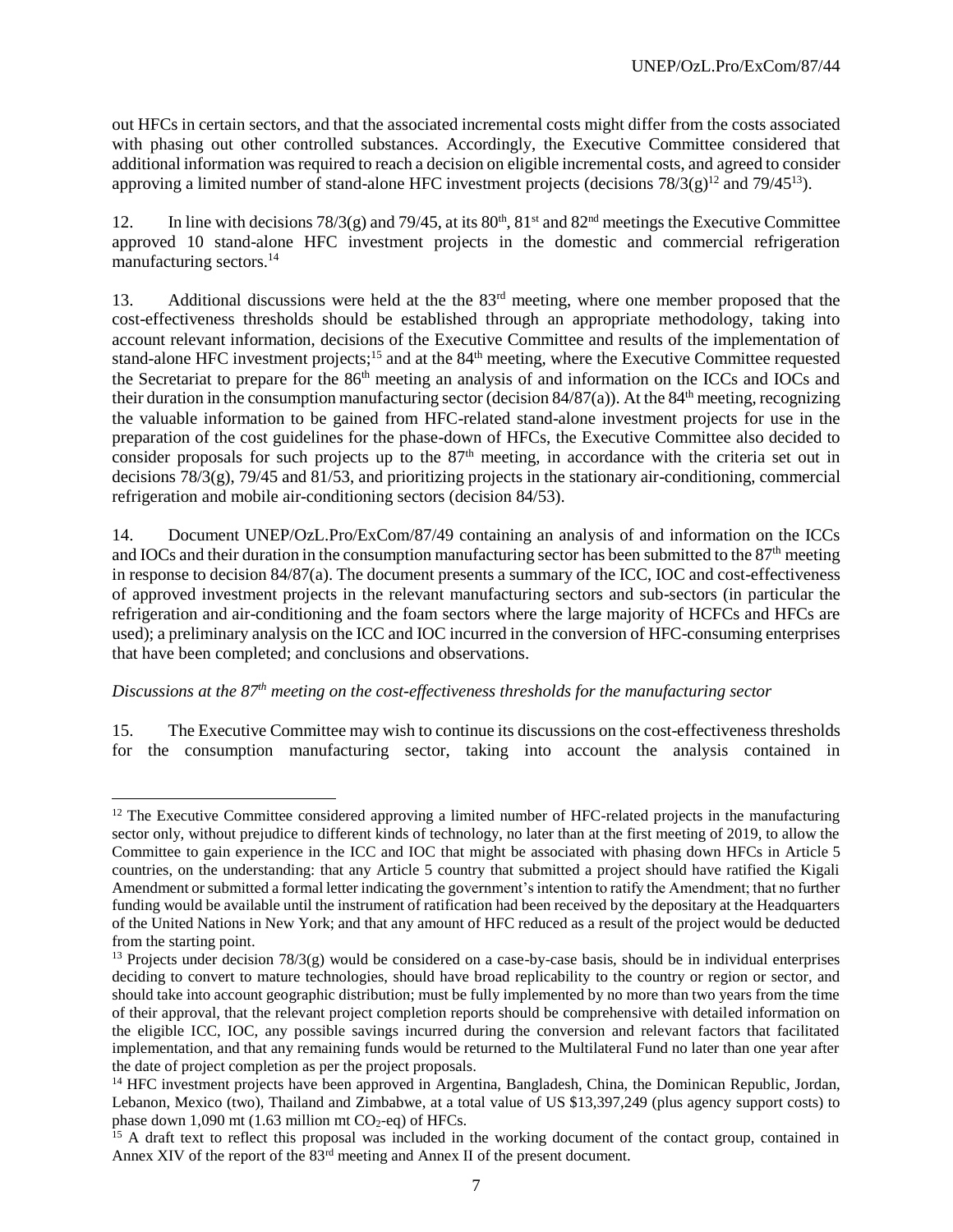### UNEP/OzL.Pro/ExCom/87/44

## document UNEP/OzL.Pro/ExCom/87/49.

#### Eligible incremental costs for the refrigeration servicing sector

16. Extensive discussions on matters related to the refrigeration servicing sector for the phase-down of HFCs were initiated at the  $80<sup>th</sup>$  meeting and continued up to the  $84<sup>th</sup>$  meeting, as summarized below.

## *Discussions at the 82nd meeting on the refrigeration servicing sector*

17. At its 82<sup>nd</sup> meeting, the Executive Committee considered document UNEP/OzL.Pro/ExCom/82/64, Preliminary document on all aspects related to the refrigeration servicing sector that support the HFC phase-down, prepared in response to decision  $80/76(c)$ .<sup>16</sup> The document presented an overview of the evolution of the refrigeration servicing sector since the inception of the Multilateral Fund; an analysis of the capacity that had been established and strengthened in relation to policy and regulatory frameworks, training and certification of refrigeration technicians, technical assistance activities; and the information needed for the development of training and competency-based certification programmes for technicians and customs officers. The document also discussed the joint implementation of decision XIX/6 (on HCFCs) and decision XXVIII/2 (on HFCs), taking into consideration the overlapping schedule of HCFC phase-out and HFC phase-down.

18. During the discussions, members identified additional activities in the refrigeration servicing sector that would be required beyond those already being implemented under the HCFC phase-out, including: building capacity on risk assessment and management of flammable refrigerants; activities in the assembly and installation sub-sector; enhancing and/or maintaining energy efficiency during installation and servicing; and ensuring reclamation of a wider variety of refrigerants, given the possibility of larger quantities of blends for disposal. The Committee also agreed to discuss matters related to an increase in funding for low-volume-consuming (LVC) countries when replacing HCFCs in the servicing sector under energy efficiency as it was related to decision XXX/5.<sup>17</sup>

## *Discussions at the 83rd meeting on the refrigeration servicing sector*

19. During the discussions of the contact group on the cost guidelines in the margins of the 83<sup>rd</sup> meeting, members considered issues related to opportunities and synergies between implementing activities that would concurrently phase out HCFCs and phase down HFCs; challenges in the introduction of low-GWP alternatives; and the flexibility required by Article 5 countries to allocate funding to strategic priorities based on their consumption and national circumstances. Further to the report by the facilitator of the contact group, the Executive Committtee requested the Secretariat to prepare a document for the 85th meeting, providing an analysis of the level and modalities of funding for HFC phase-down in the refrigeration servicing sector, in light of the information provided in document UNEP/OzL.Pro/ExCom/82/64 and guidance provided by the Executive Committee, including the flexibility Article 5 countries have in implementing their servicing sector activities in line with their national circumstances and the implementation of planned and ongoing activities in their HCFC phase-out management plans (HPMPs) (decision 83/65(b)). In line with that decision, document UNEP/OzL.Pro/ExCom/87/47 has been submitted to the present meeting.

 $\overline{a}$ 

<sup>&</sup>lt;sup>16</sup> The document needed to take into account previous policy documents, case studies, monitoring and evaluation reviews, and the work undertaken in developing and implementing training and technical assistance programmes; an analysis of the existing capacities in Article 5 countries funded under the refrigeration servicing sector and how those capacities could be utilized for HFC phase-down; and information needed for the development of training and competency-based certification programmes and modules for service technicians and customs officers for the transition to alternatives.

<sup>17</sup> UNEP/OzL.Pro/ExCom/87/50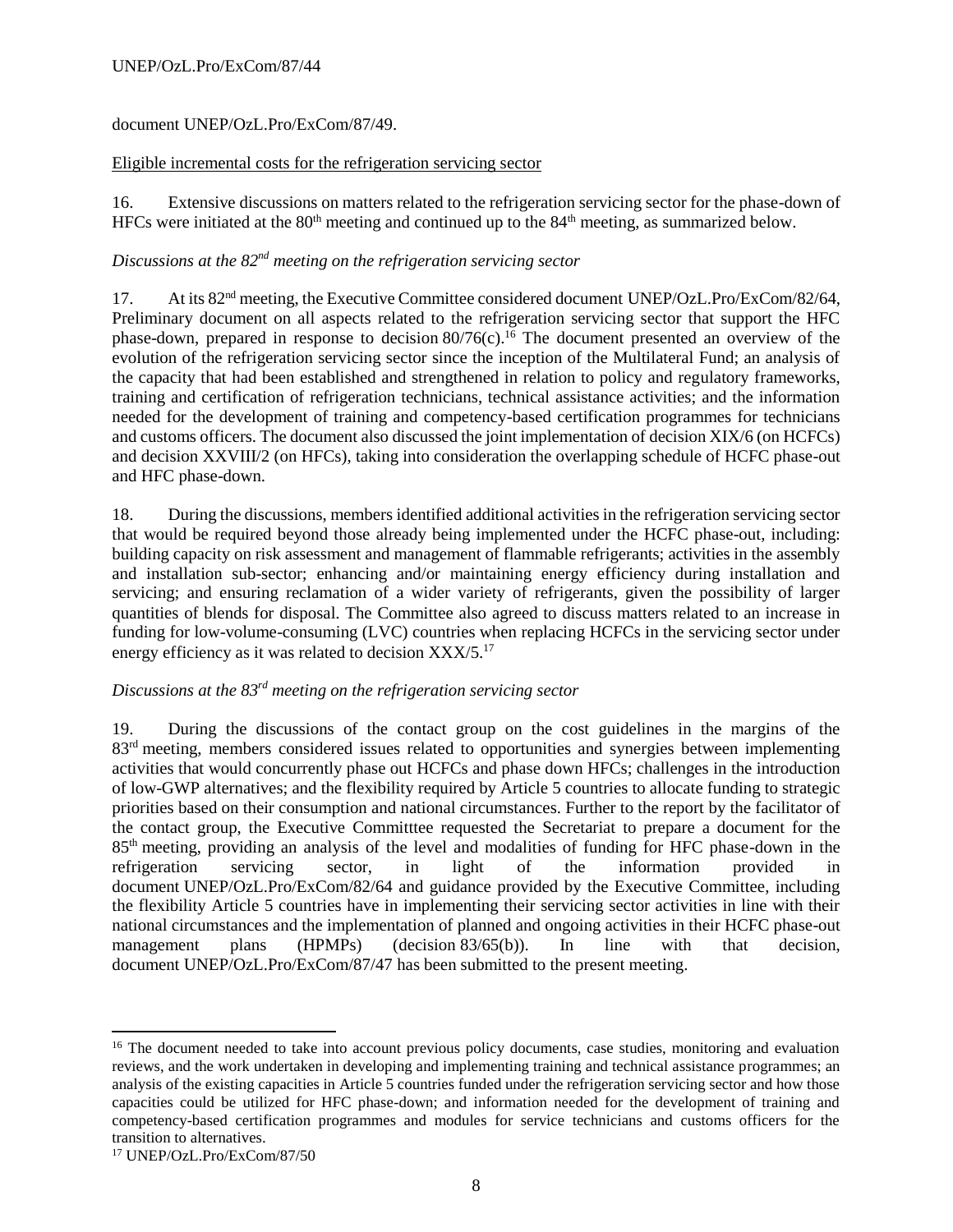# *Discussions at the 84th meeting on the refrigeration servicing sector*

20. At its 84th meeting, the Executive Committee discussed, under agenda item 12, "Analysis of the implications of parallel or integrated implementation of HCFC phase-out and HFC phase-down activities," document UNEP/OzL.Pro/ExCom/84/65. The document described the compliance targets for HCFCs and for HFCs, the estimated consumption of HCFCs and HFCs during the 2020-2030 period and their sectoral distribution, and presented an analysis of the extent to which HCFC phase-out and HFC phase-down activities could be implemented in an integrated or parallel manner. The analysis indicated that approximately 100 countries consumed HFCs exclusively in the refrigeration servicing sector, and concluded *inter alia* that during the 2020-2030 period Article 5 countries could implement an integrated, cost-effective approach in simultaneously phasing out the remaining consumption of HCFCs and phasing down the consumption of HFCs used in the refrigeration servicing sector.

21. During the discussion, members highlighted potential synergies in HCFC phase-out and HFC phase-down in the refrigeration servicing sector, while noting opportunities in the foam, room air-conditioning, commercial refrigeration and chiller manufacturing sectors. Subsequently, the Executive Committee requested the Secretariat to take into account the opportunities for integrated implementation of the phase-out of HCFC and phase-down of HFCs in the refrigeration servicing sector when developing the document on an analysis of the level and modalities of funding for the HFC phase-down in the refrigeration servicing sector requested by decision 83/65(b) (decision 84/86(b)(ii)).

22. Also at its  $84<sup>th</sup>$  meeting, the Executive Committee considered under agenda item  $9(a)$  "Overview" of issues identified during project review," requests for preparatory funding for HFC phase-down plans and demonstration pilot projects that were included in the work programme amendments of one implementing agency. Further to a discussion, the Committee requested the Secretariat to prepare for the 85<sup>th</sup> meeting: (a) the draft guidelines for the preparation of HFC phase-down plans for Article 5 countries, and (b) a document discussing potential strategies, policy measures and commitments, as well as projects and activities that could be integrated within stage I of HFC phase-down plans for Article 5 countries to ensure limits on growth, and reductions in HFC consumption that were sustained over time, taking into account the parallel or integrated implementation of HCFC phase-out and HFC phase-down activities, where appropriate (decision 84/54). In line with decision 84/54(b), document UNEP/OzL.Pro/ExCom/87/45 has been submitted to the present meeting.

## *Discussions at the 87 th meeting on the cost-effectiveness in the refrigeration servicing sector*

23. The Executive Committee may wish to continue its discussions on the cost-effectiveness thresholds for the refrigeration servicing sector, taking into account the relevant information contained in the following documents:

- (a) UNEP/OzL.Pro/ExCom/84/65, Analysis of the implications of parallel or integrated implementation of HCFC phase-out and HFC phase-down activities;
- (b) UNEP/OzL.Pro/ExCom/87/47, An analysis of the level and modalities of funding for the HFC phase-down in the refrigeration servicing sector (decision 83/65(b)); and
- (c) UNEP/OzL.Pro/ExCom/87/45, Potential strategies, policy measures and commitments, as well as projects and activities that could be integrated within stage I of HFC phase-down plans for Article 5 countries to ensure limits on growth, and reductions in HFC consumption that were sustained over time, taking into account the parallel or integrated implementation of HCFC phase-out and HFC phase-down activities, where appropriate (decision 84/54(b)).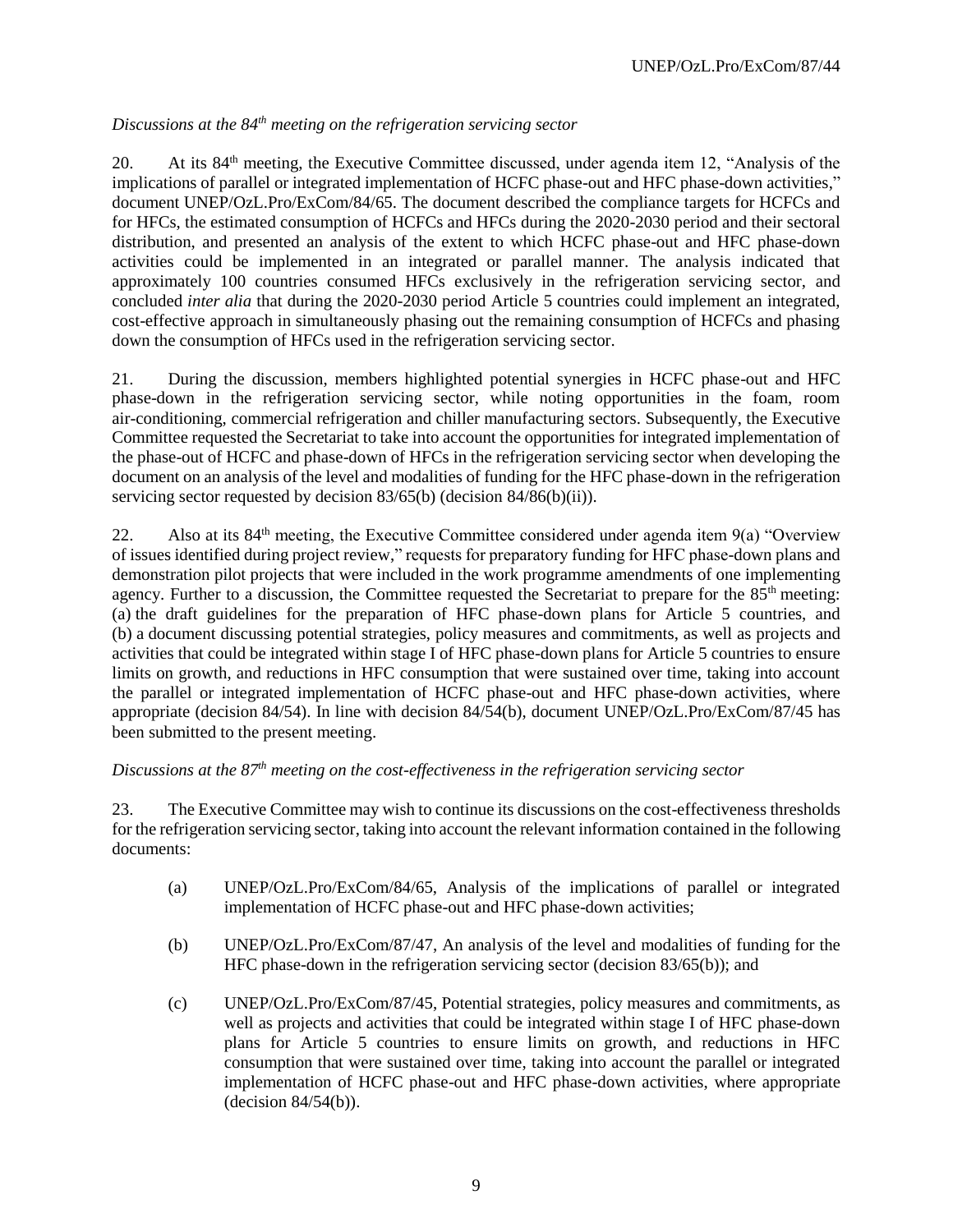- 24. The Executive Committee may also wish to note that:
	- (a) During the IAPs established for the  $85<sup>th</sup>$  and  $86<sup>th</sup>$  meetings, it approved funding for new stages I, II or III of HPMPs for 42 Article 5 countries (i.e., 35 LVC countries and seven non-LVC countries);
	- (b) An additional 47 Article 5 countries (i.e., 34 LVC countries and 13 non-LVC countries) are preparing submissions of new stages of their HPMPs for consideration at the  $87<sup>th</sup>$  or 88<sup>th</sup> meeting;
	- (c) A total of 50 Article 5 countries have had their HPMPs approved for the total phase-out of HCFCs; and
	- (d) As of 26 May 2021, 83 Article 5 countries (i.e., 58 LVC countries and 25 non-LVC countries) had ratified the Kigali Amendment and would be able to submit requests for preparatory funding for HFC phase-down plans.

25. Therefore, in the near future, a large number of Article 5 countries could be implementing activities in the refrigeration servicing sector under their HPMPs and under their HFC phase-down plans.

## Energy efficiency

26. Matters related to energy efficiency were first discussed in the contact group on the cost guidelines for the phase-down of HFCs, established in the margins of the  $81<sup>st</sup>$  meeting and subsequently discussed under a separate agenda item since the 83<sup>rd</sup> meeting. Once the Executive Committee has finished its deliberations on energy efficiency, the Executive Committee may wish to consider whether to include in the cost guidelines for the phase-down of HFCs in Article 5 countries any decision it has adopted on energy efficiency.

#### Disposal

 $\overline{a}$ 

27. Between its  $58<sup>th</sup>$  and  $73<sup>rd</sup>$  meetings, the Executive Committee approved funding for the preparation of 16 project proposals that resulted in the approval of pilot demonstration projects for ODS waste management and disposal in 11 Article 5 countries, two regional projects and one technical assistance project.

28. At its 79<sup>th</sup> meeting, the Executive Committee considered a progress report on the implementation of the pilot demonstration projects for ODS waste management and disposal.<sup>18</sup> Further to a discussion, the Executive Committee requested the Secretariat to submit to the 82<sup>nd</sup> meeting a synthesis report on the pilot ODS disposal projects that had been completed (decision 79/18(e)).

29. At its 81<sup>st</sup> meeting, the Executive Committee decided to consider, at its 82<sup>nd</sup> meeting, issues related to funding the cost-effective management of stockpiles of used or unwanted controlled substances, including through destruction, in light of the paper prepared in response to decision 79/18(e) (decision 81/67(d)).

30. At its 82nd meeting, the Executive Committee considered matters related to disposal of ODS waste under:

(a) Agenda item 6(d), "Draft monitoring and evaluation work programme for the year 2019," where the Executive Committee approved the second phase of the evaluation of pilot

<sup>&</sup>lt;sup>18</sup> Reports on projects with specific reporting requirements (UNEP/OzL.Pro/ExCom/79/14).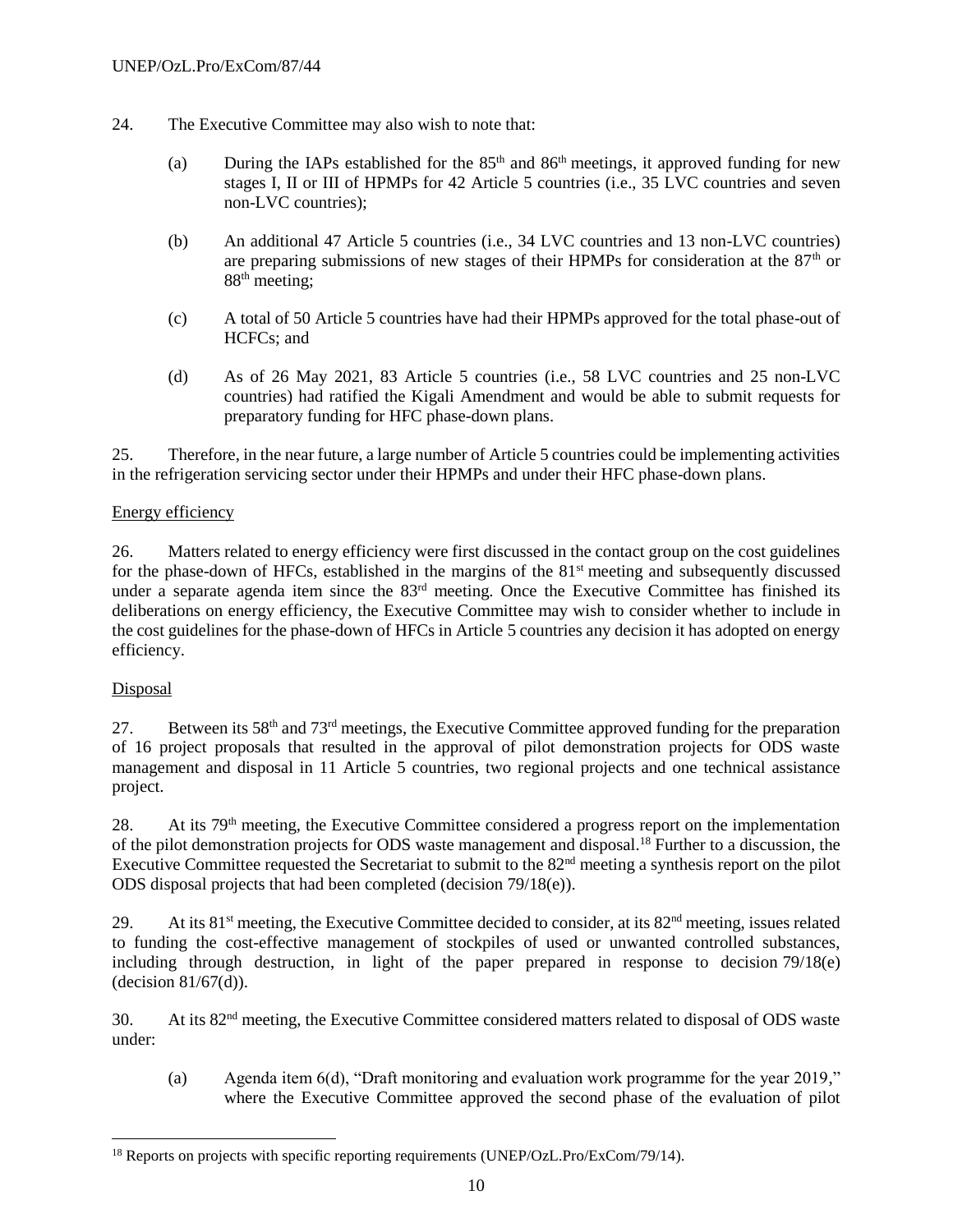demonstration projects on ODS disposal and destruction;<sup>19</sup>

- (b) Agenda item 7(c), "Synthesis report on the pilot ODS disposal projects (decision 79/18(e)," where the Executive Committee considered document UNEP/OzL.Pro/ExCom/82/21 submitted pursuant to decision 81/67(d). During the discussions, members expressed appreciation for the thoroughness of the report and raised a number of issues associated with the disposal and destruction of ODS, highlighting their relevance to HFC phase-down and to discussions on the cost guidelines for the phase-down of HFCs. Subsequently, the Executive Committee *inter alia* took note of the synthesis report, and requested bilateral and implementing agencies to apply, where appropriate, the findings and recommendations of the synthesis report; and
- (c) Agenda item 11(d), "Development of the cost guidelines for the phase-down of HFCs in Article 5 countries," where discussions took place in the contact group on the cost guidelines. In reporting to plenary, the facilitator of the contact group indicated that some members, while cognizant that disposal was important and mandated by decision XXVIII/2, were of the view that, as disposal was not required for compliance and was not an incremental cost, it should not be discussed as part of the HFC phase-down cost guidelines. Other members considered disposal to be of fundamental importance for Article 5 countries, particularly for LVC countries, and saw it as an integral part of the cost guidelines for HFC phase-down. Following the report by the facilitator of the contact group, the Executive Committee decided to continue discussing the cost guidelines for the phase-down of HFCs in Article 5 countries at the 83rd meeting (decision 82/84).

31. Discussions on disposal continued in the contact group on the cost guidelines, based on which the Executive Committee took the following decisions:

- (a) At its  $83<sup>rd</sup>$  meeting, the Executive Committee agreed to further discuss the matter at the 84<sup>th</sup> meeting, in light of the final report on the evaluation of pilot demonstration projects on ODS disposal and destruction to be submitted by the Senior Monitoring and Evaluation Officer (decision 83/65(c)); and
- $(b)$  At its 84<sup>th</sup> meeting, the Executive Committee requested the Secretariat to prepare for the 85<sup>th</sup> meeting a synthesis report describing best practices and ways for the Executive Committee to consider operationalizing paragraph 24 of decision XXVIII/2, taking into account the final report on the evaluation of the pilot demonstration projects on ODS disposal and destruction<sup>20</sup> and the synthesis report on pilot ODS disposal projects;<sup>21</sup> other relevant projects implemented in HPMPs; lessons learned from existing infrastructure and policies that could be used to establish the cost-effective management of stockpiles of used or unwanted controlled substances; and external funding opportunities and existing disposal programmes and partnerships (decision 84/87(b)).

32. Document UNEP/OzL.Pro/ExCom/87/48 has been submitted to the 87<sup>th</sup> meeting in response to decision  $84/87(b)$ .

## *Discussions at the 87 th meeting on disposal of ODS waste*

33. The Executive Committee may wish to continue its discussion on disposal of ODS waste taking into consideration document UNEP/OzL.Pro/ExCom/87/48.

l

<sup>&</sup>lt;sup>19</sup> The terms of reference are contained in document UNEP/OzL.Pro/ExCom/82/13/Rev.1.

<sup>20</sup> UNEP/OzL.Pro/ExCom/84/11 and Corr.1

<sup>21</sup> UNEP/OzL.Pro/ExCom/82/21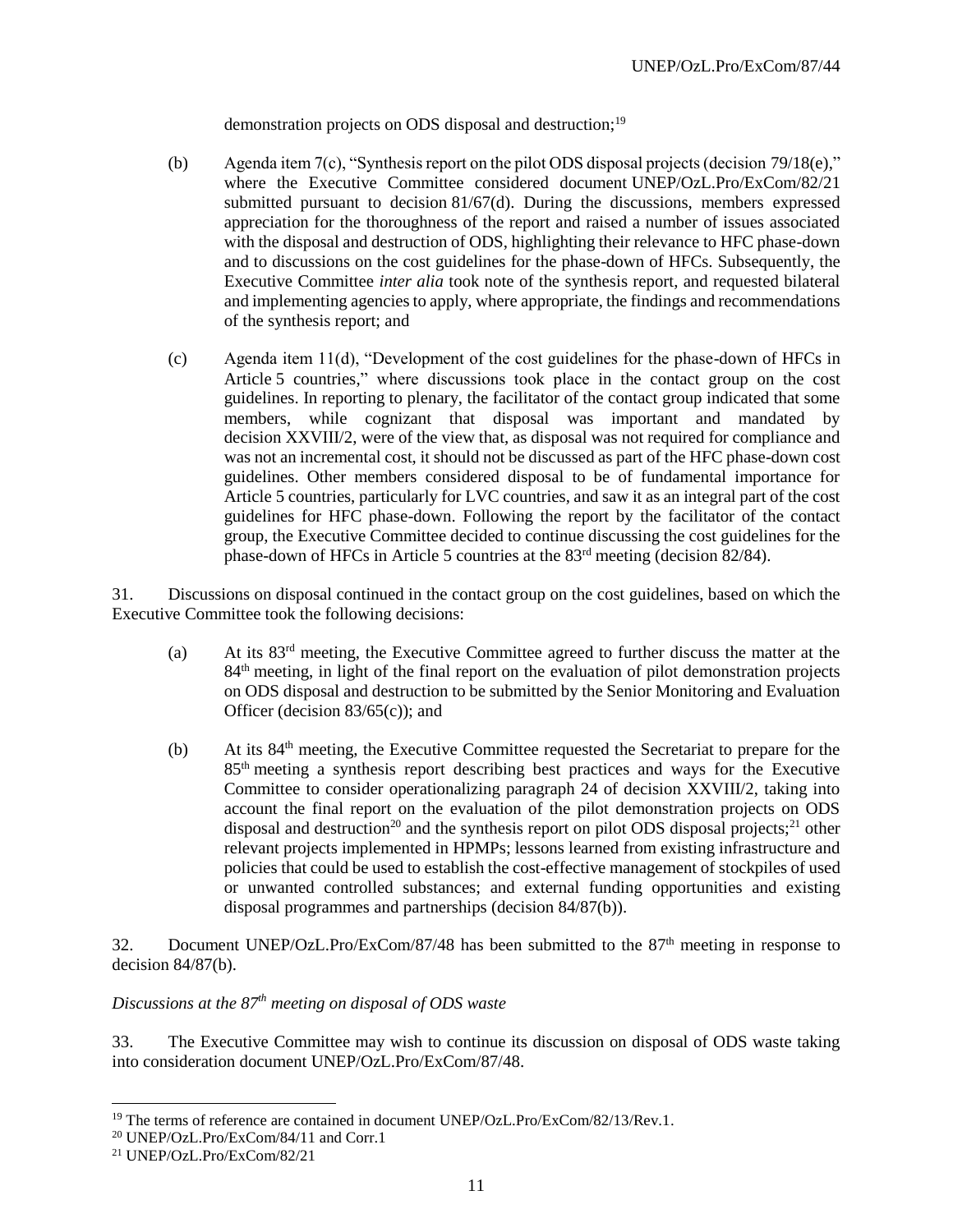## Other general matters related to HFC phase-down

34. The document on the cost guidelines for the phase-down of HFCs submitted to the  $80<sup>th</sup>$  meeting included overarching aspects<sup>22</sup> that were already being applied in the context of enabling activities and stand-alone HFC investment projects under implementation (the aspects are contained in Part III of Annex II to the present document). However, the Executive Committee has not reached an agreement on those overarching aspects.

35. In addition to the information contained in Annex II, document UNEP/OzL.Pro/ExCom/87/43 presented an Update on the analysis of the implications of parallel or integrated implementation of HCFC phase-out and HFC phase-down activities. This analysis indicates that potential funding increases for the Fund Secretariat, the Treasurer, the core units of UNDP, UNIDO, the World Bank, and UNEP CAP would need to be assessed in light of the additional information on the actual workload for the 2022-2030 period that will be obtained from the results of ongoing policy discussions by the Executive Committee, and from the analysis of additional HFC production and consumption data to be reported by Article 5 countries for 2020 and 2021.

## *Discussions at the 87 th meeting on other general matters related to the HFC phase-down*

36. Noting that the overarching aspects are being applied, the Executive Committee may wish to consider whether to incorporate the text contained in Part III of Annex II to the present document into the Draft template of the cost guidelines for the phase-down of HFCs contained in Annex I to the present document.

#### **Recommendation**

 $\overline{a}$ 

- 37. The Executive Committee may wish:
	- (a) To note document UNEP/OzL.Pro/ExCom/87/44 on the development of the cost guidelines for the phase-down of HFCs in Article 5 countries: Draft criteria for funding; and
	- (b) To continue its deliberations on the cost guidelines for the phase-down of HFCs in Article 5 countries in light of document UNEP/OzL.Pro/ExCom/87/44.

<sup>22</sup> Paragraph 43 of document UNEP/OzL.Pro/ExCom/80/55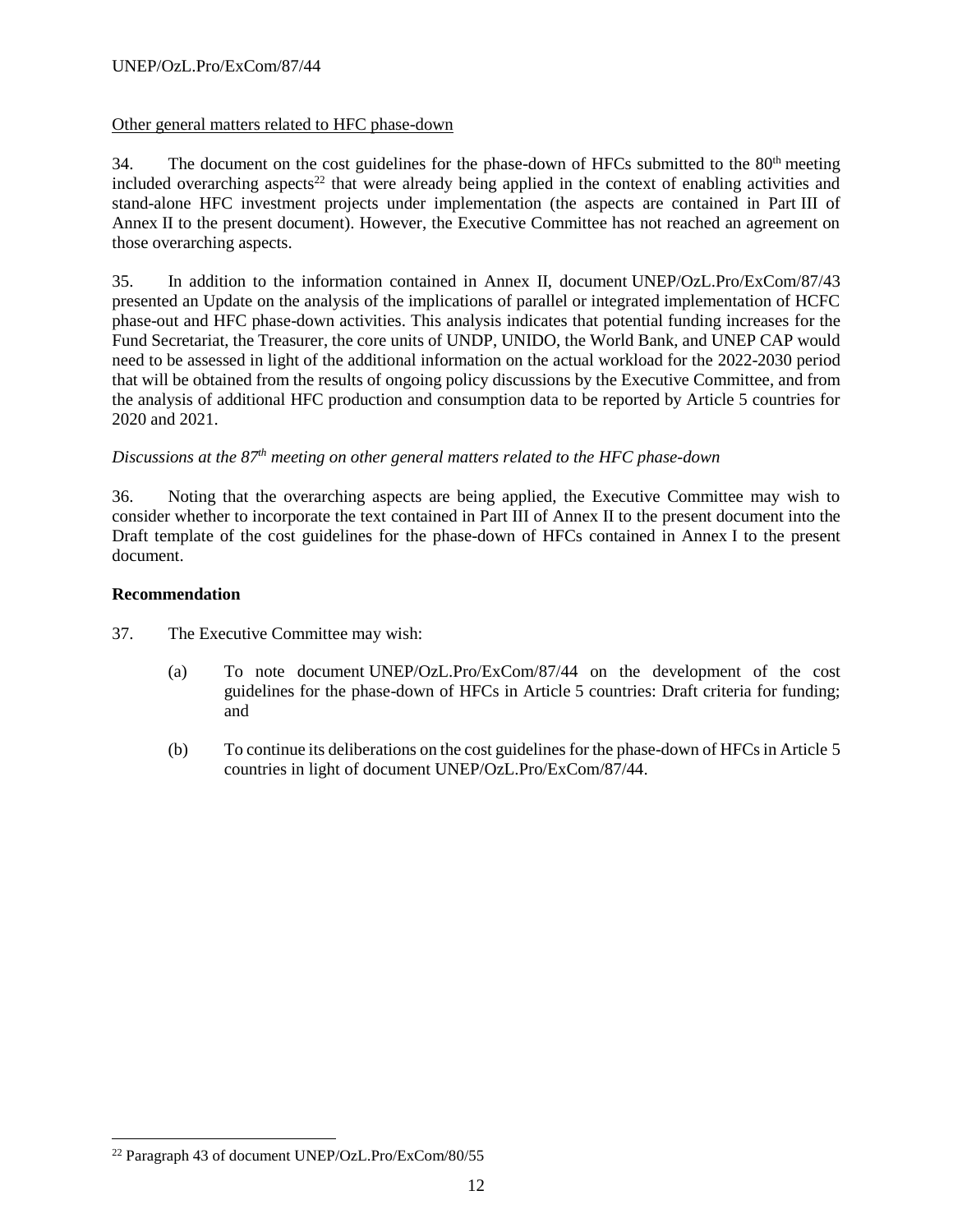## **Annex I**

## **DRAFT TEMPLATE OF THE COST GUIDELINES FOR THE PHASE-DOWN OF HFCs (As of the 84th meeting)**

#### **Background**

1. The present Annex contains the draft cost guidelines for the phase-down of HFCs based on the relevant elements of decision XXVIII/2 agreed by the Parties at their Twenty-Eighth Meeting. These draft cost guidelines contain elements agreed at the 78<sup>th</sup> and 80<sup>th</sup> meetings of the Executive Committee, and will be updated pursuant to further discussions at future meetings of the Executive Committee.

## Draft cost guidelines for the phase-down of HFCs

## **Flexibility in implementation that enables Parties to select their own strategies and priorities in sectors and technologies**

2. Article 5 countries will have flexibility to prioritize HFCs, define sectors, select technologies and alternatives and elaborate and implement their strategies to meet agreed HFC obligations, based on their specific needs and national circumstances, following a country-driven approach.

#### **Cut-off date for eligible capacity**

3. The cut-off date for eligible capacity is 1 January 2020 for those Parties with baseline years from 2020 to 2022, and 1 January 2024 for those Parties with baseline years from 2024 to 2026.

#### **Second and third conversions**

4. To apply the following principles for second and third conversion projects:

- (a) First conversions, in the context of a phase-down of HFCs, are defined as conversions to low-global-warming potential (GWP) or zero-GWP alternatives of enterprises that have never received any direct or indirect support, in part or in full, from the Multilateral Fund, including enterprises that converted to HFCs with their own resources;
- (b) Enterprises that have already converted to HFCs in phasing out CFCs and/or HCFCs will be eligible to receive funding from the Multilateral Fund to meet agreed incremental costs in the same manner as enterprises eligible for first conversions;
- (c) Enterprises that convert from HCFCs to high-GWP HFCs, after the date of adoption of the Amendment, under HCFC phase-out management plans already approved by the Executive Committee will be eligible to receive funding from the Multilateral Fund for a subsequent conversion to low-GWP or zero-GWP alternatives to meet agreed incremental costs in the same manner as enterprises eligible for first conversions;
- (d) Enterprises that convert from HCFCs to high-GWP HFCs with their own resources before 2025 under the Amendment will be eligible to receive funding from the Multilateral Fund to meet agreed incremental costs in the same manner as enterprises eligible for first conversions; and
- (e) Enterprises that convert from HFCs to lower-GWP HFCs with Multilateral Fund support when no other alternatives are available will be eligible to receive funding from the Multilateral Fund for a subsequent conversion to low-GWP or zero-GWP alternatives if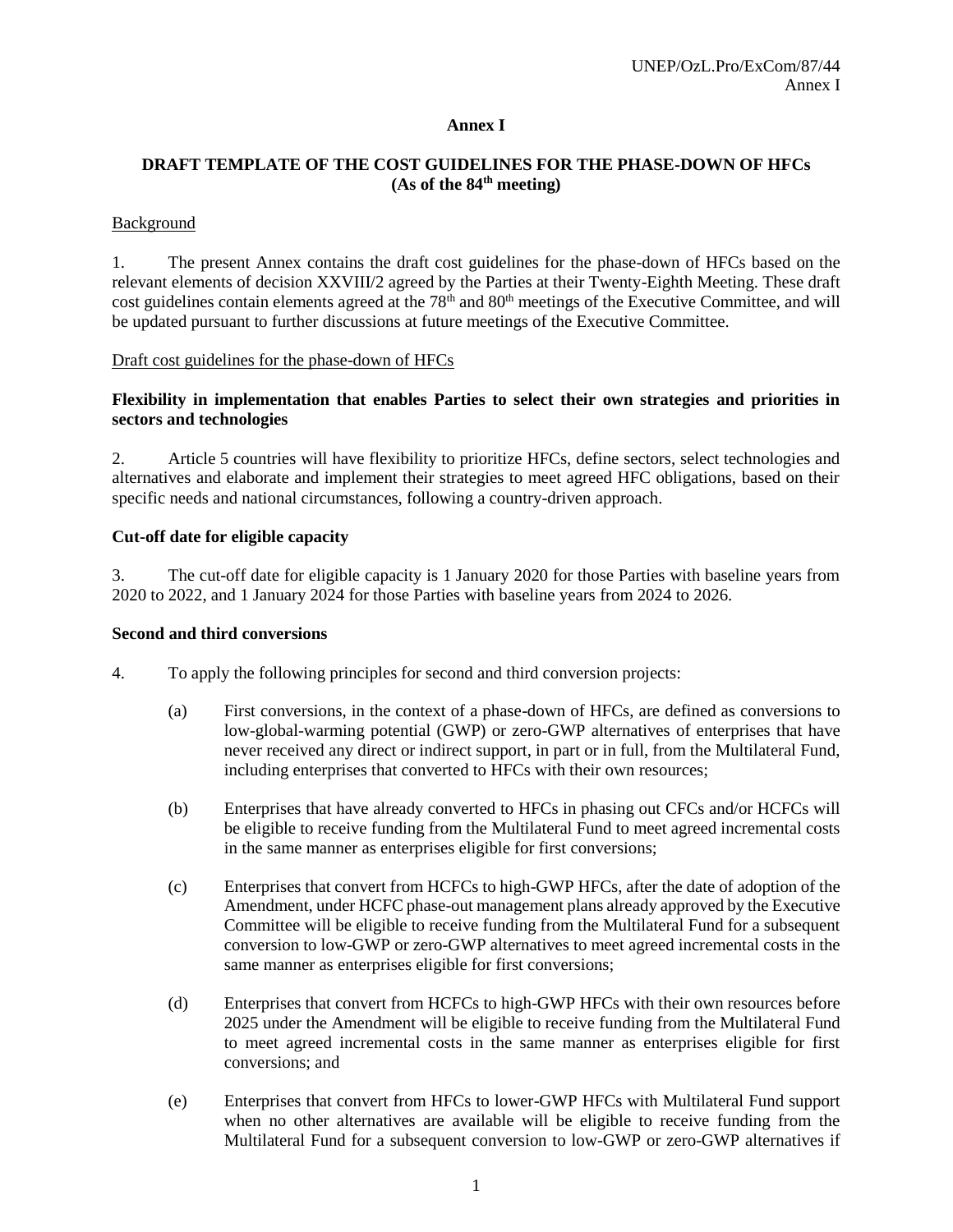necessary to meet the final HFC phase-down step.

#### **Sustained aggregate reductions**

5. The remaining eligible consumption for funding in tonnage will be determined on the basis of the starting point of national aggregate consumption less the amount funded by previously approved projects in future multi-year agreement templates for HFC phase-down plans.

#### **Eligible incremental costs**

#### *Consumption manufacturing sector*

6. To make the following categories of costs eligible and to include them in the cost calculation associated with the phase-down of HFCs in the consumption manufacturing sector:

- (a) Incremental capital costs;
- (b) Incremental operating costs for a duration to be determined by the Executive Committee;
- (c) Technical assistance activities;
- (d) Research and development, when required to adapt and optimize alternatives to HFCs with low or zero GWP;
- (e) Costs of patents and designs, and incremental costs of royalties, when necessary and cost-effective; and
- (f) Costs of the safe introduction of flammable and toxic alternatives.

#### *Production sector*

7. To make the following categories of costs eligible and to include them in the cost calculation associated with the phase-down of HFCs in the production sector:

- (a) Lost profit due to the shutdown/closure of production facilities, as well as production reduction;
- (b) Compensation for displaced workers;
- (c) Dismantling of production facilities;
- (d) Technical assistance activities;
- (e) Research and development related to the production of low-GWP or zero-GWP alternatives to HFCs with a view to lowering the costs of alternatives;
- (f) Costs of patents and designs or incremental costs of royalties;
- (g) Costs of converting facilities to produce low-GWP or zero-GWP alternatives to HFCs when technically feasible and cost-effective; and
- (h) Costs of reducing emissions of HFC-23, a by-product from the production process of HCFC-22, by reducing its emission rate in the process, destroying it from the off-gas, or by collecting and converting it to other environmentally safe chemicals; such costs should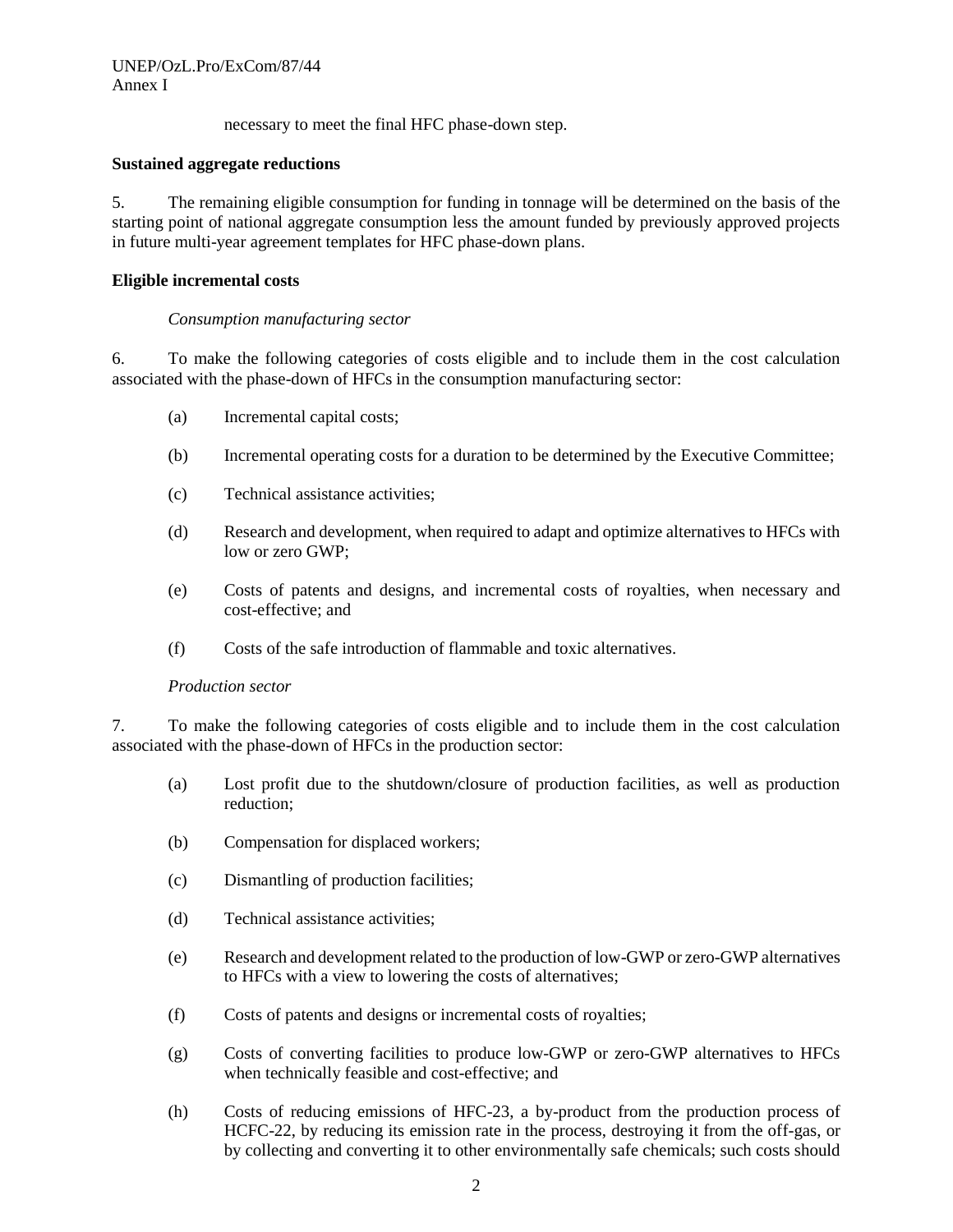be funded by the Multilateral Fund to meet the obligations of Article 5 Parties specified under the Amendment.

## *Refrigeration servicing sector*

8. To make the following categories of costs eligible and to include them in the cost calculation associated with the phase-down of HFCs in the refrigeration servicing sector:

- (a) Public awareness activities;
- (b) Policy development and implementation;
- (c) Certification programmes and training of technicians on safe handling, good practices and safety in respect of alternatives, including training equipment;
- (d) Training of customs officers;
- (e) Prevention of illegal trade of HFCs;
- (f) Servicing tools;
- (g) Refrigerant testing equipment for the refrigeration and air-conditioning sector; and
- (h) Recycling and recovery of HFCs.

#### **Energy efficiency**

#### **Capacity building to address safety**

#### **Disposal**

#### **Eligibility of Annex F substances subject to high-ambient-temperature exemption**

9. That amounts of Annex F substances that are subject to the high-ambient-temperature exemption are not eligible for funding under the Multilateral Fund while they are exempted for that Party.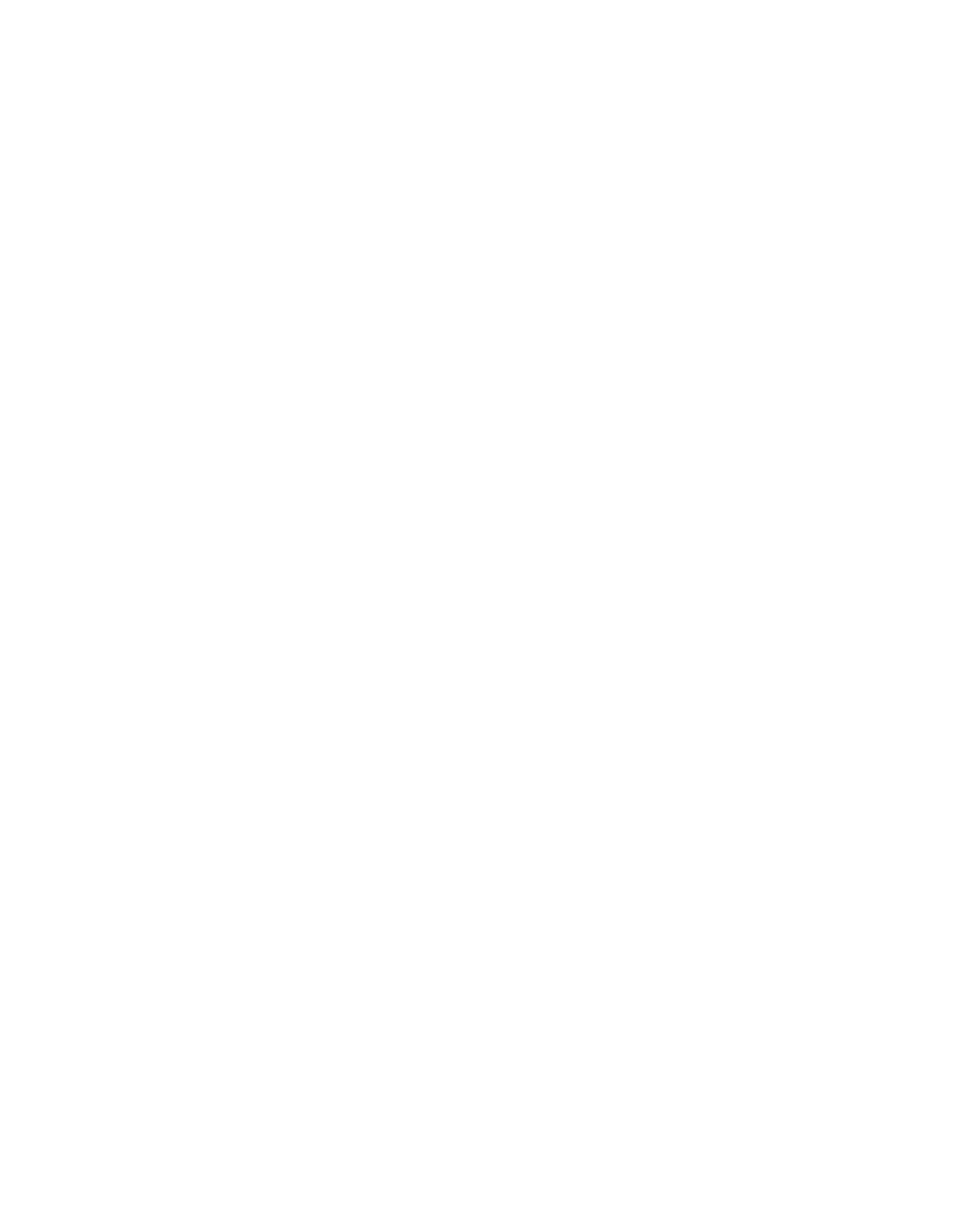#### **Annex II**

#### **OUTSTANDING ISSUES FOR FURTHER DISCUSSION BY THE EXECUTIVE COMMITTEE ON THE COST GUIDELINES FOR THE PHASE-DOWN OF HFCs (As of the 84th meeting)**

Note by the Secretariat: The outstanding issues for further discussion by the Executive Committee are presented in the following three parts:

- I. In relation to the cost guidelines
- II. Additional work to be requested from the Secretariat
- III. Other general matters related to HFC phase-down

A reference to the documents prepared by the Secretariat to discuss each subject has been included.

#### **I. IN RELATION TO THE COST GUIDELINES**

#### **Sustained aggregate reductions**

*(Reference documents: UNEP/OzL.Pro/ExCom/82/66)*

- (a) To use the following methodology [to be proposed by the Executive Committee] for determining the starting point for sustained aggregate reduction in HFC consumption and production, noting that the starting point should be expressed in  $[\text{[CO}_2$-equivariant]$  and/or [metric tonnes]];
- (b) [add text for production];
- (c) [When determining the starting point for aggregate reduction in HFC consumption, the following approach will be followed with regard to the import and export of HFCs contained in pre-blended polyols, which had not been counted as consumption under Article 7 of the Montreal Protocol:
	- (i) [Paragraph about internal production of pre-blended polyols];
	- (ii) To request Article 5 countries to report under the country programme implementation report imports and exports of HFCs contained in pre-blended polyols;
	- (iii) To request Article 5 countries that wished to seek assistance for the phase-out of imports of HFCs contained in pre-blended polyols to include in the starting point for aggregate reduction in HFC consumption the amount of HFC imported contained in polyol systems during the years used as reference to determine the starting point; and
	- (iv) To request Article 5 countries that export HFC contained in pre-blended polyols to deduct from the starting point for aggregate reduction in HFC consumption the amount of HFC exported contained in polyol systems during the years used as reference to determine the starting point.]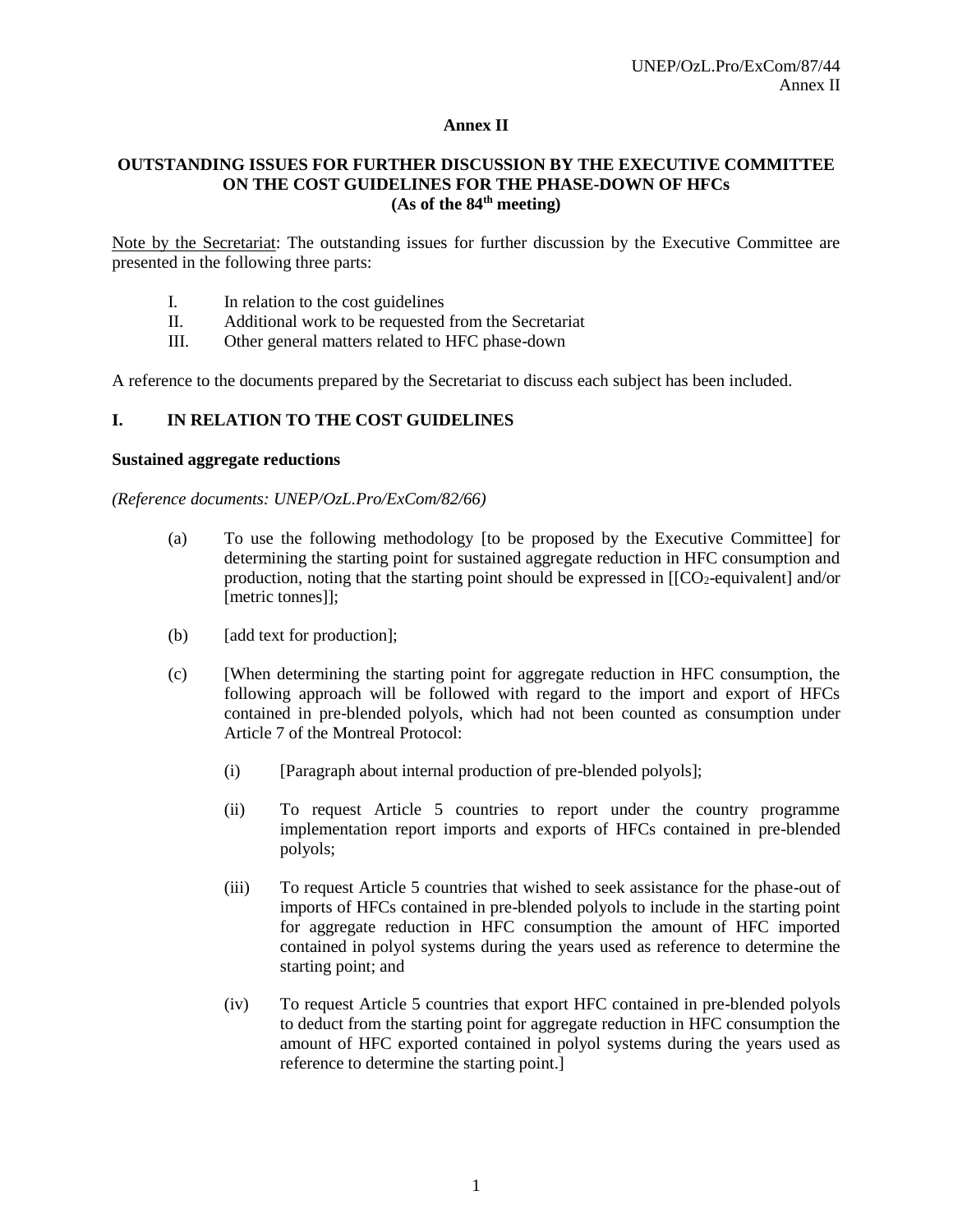UNEP/OzL.Pro/ExCom/87/44 Annex II

#### **Eligible incremental costs**

*Consumption manufacturing sector*

*(Reference documents: UNEP/OzL.Pro/ExCom/87/49)*

(d) [To continue discussing the cost guidelines for the phase-down of HFCs in Article 5 Parties, *inter alia* including establishment of cost-effectiveness thresholds, through an appropriate methodology in relation to consumption manufacturing sector, taking into account relevant information, decisions of the Executive Committee and results from the implementation of stand-alone HFC investment projects in all sectors of HFCs];

*Refrigeration servicing sector*

*(Reference documents: UNEP/OzL.Pro/ExCom/82/64, UNEP/OzL.Pro/ExCom/84/65, UNEP/OzL.Pro/ExCom/87/45, UNEP/OzL.Pro/ExCom/87/47)*

(e) [Consideration of paragraph 16 of decision XXVIII/2, [including consideration of maintaining energy efficiency in the servicing/end-user sector]]; [It is proposed to delete this paragraph as this issue is already being discussed separately under agenda item 13(b) on Matters related to the Kigali Amendment to the Montreal Protocol: Energy efficiency]

## **Energy efficiency**

Note: This item is being considered outside the cost guidelines for the phase-down of HFCs.

#### **Capacity building to address safety**

Note: This item is being addressed under the refrigeration servicing sector.

#### **Disposal**

 $\overline{a}$ 

*(Reference documents: UNEP/OzL.Pro/ExCom/82/21, UNEP/OzL.Pro/ExCom/87/48)*

(f) To consider, at the  $84<sup>th</sup>$  meeting, the matter of disposal of controlled substances, in light of the final report on the evaluation of pilot demonstration projects on ODS disposal and destruction to be submitted by the Senior Monitoring and Evaluation Officer;

## **II. ADDITIONAL WORK TO BE REQUESTED FROM THE SECRETARIAT <sup>23</sup>**

In relation to the consumption manufacturing sector

*(Reference documents: UNEP/OzL.Pro/ExCom/87/49)*

(a) [The Executive Committee decided to consider at a future meeting to request the Secretariat to undertake additional work, including to determine cost-effectiveness thresholds and thresholds for incremental operational costs for HFC-phase-down activities in the consumption manufacturing sector once progress in the implementation of HFC investment projects has been made;]

 $^{23}$  As contained in paragraph 46 of document UNEP/OzL.Pro/ExCom/80/55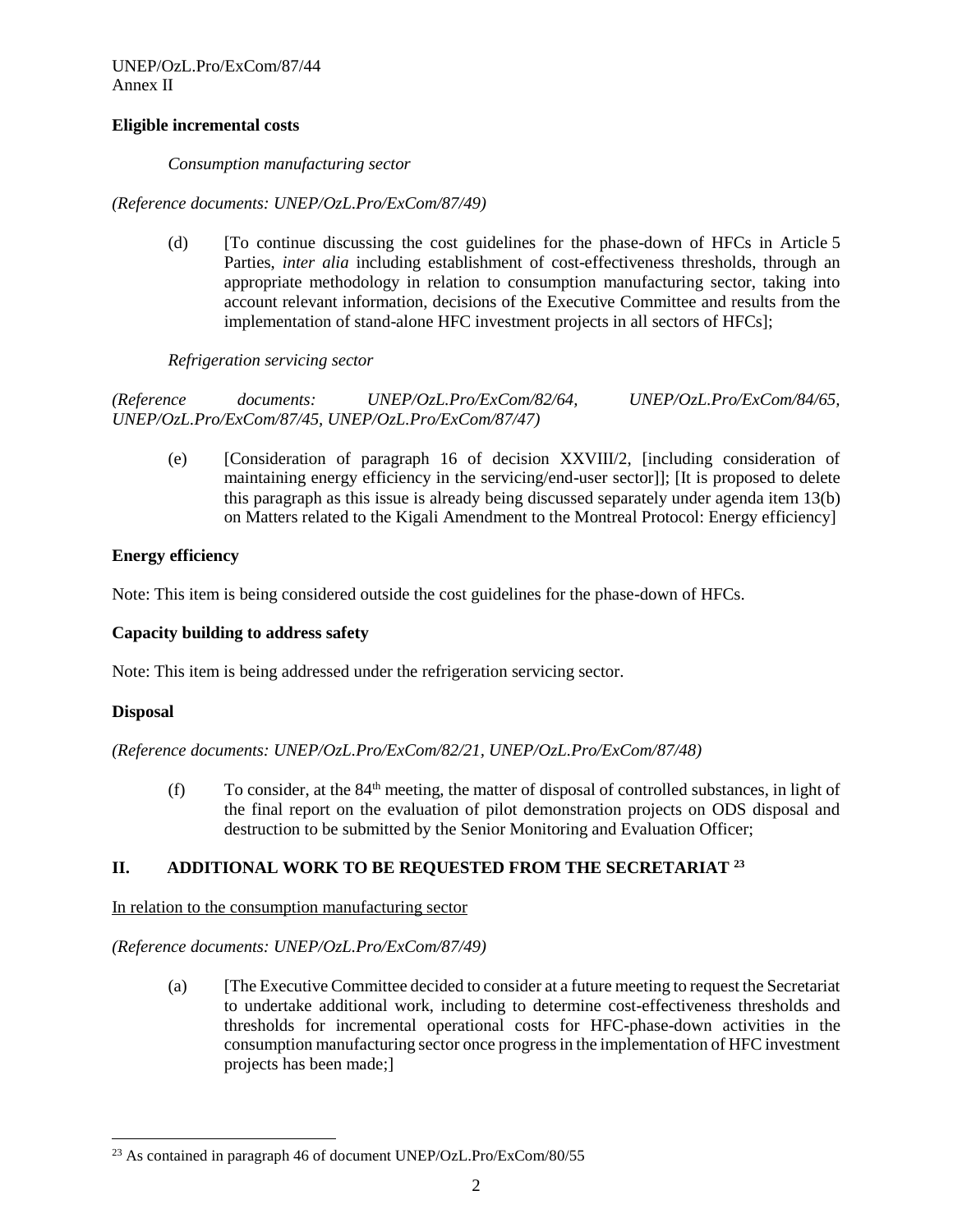## **III. OTHER GENERAL MATTERS RELATED TO HFC PHASE-DOWN <sup>24</sup>**

- (a) To agree on the following prerequisites for an Article 5 country to access Multilateral Fund funding other than for enabling activities for the phase-down of HFC consumption and production:
	- (i) Ratification, acceptance, or accession to the Kigali Amendment;
	- (ii) Establishment of an agreed starting point for a sustained aggregate reduction in HFC consumption and production, on the understanding that any phase-down of HFCs resulting from any project that might be approved by the Executive Committee would be deducted from the country's starting point;
- (b) [To agree that institutions and capacities in Article 5 countries developed with Multilateral Fund assistance for the phase-out of ODS should be used to the extent possible for the phase-down of HFCs]; and

[To agree that the existing policies and guidelines of the Multilateral Fund [where applicable] for funding the phase-out of ODS would be applicable to the funding of HFC phase-down [unless decided otherwise] [as long as agreed upon] by the Executive Committee [taking into account in particular decision XXVIII/2].]

 $\overline{a}$ 

 $^{24}$  As contained in paragraph 43 of document UNEP/OzL.Pro/ExCom/80/55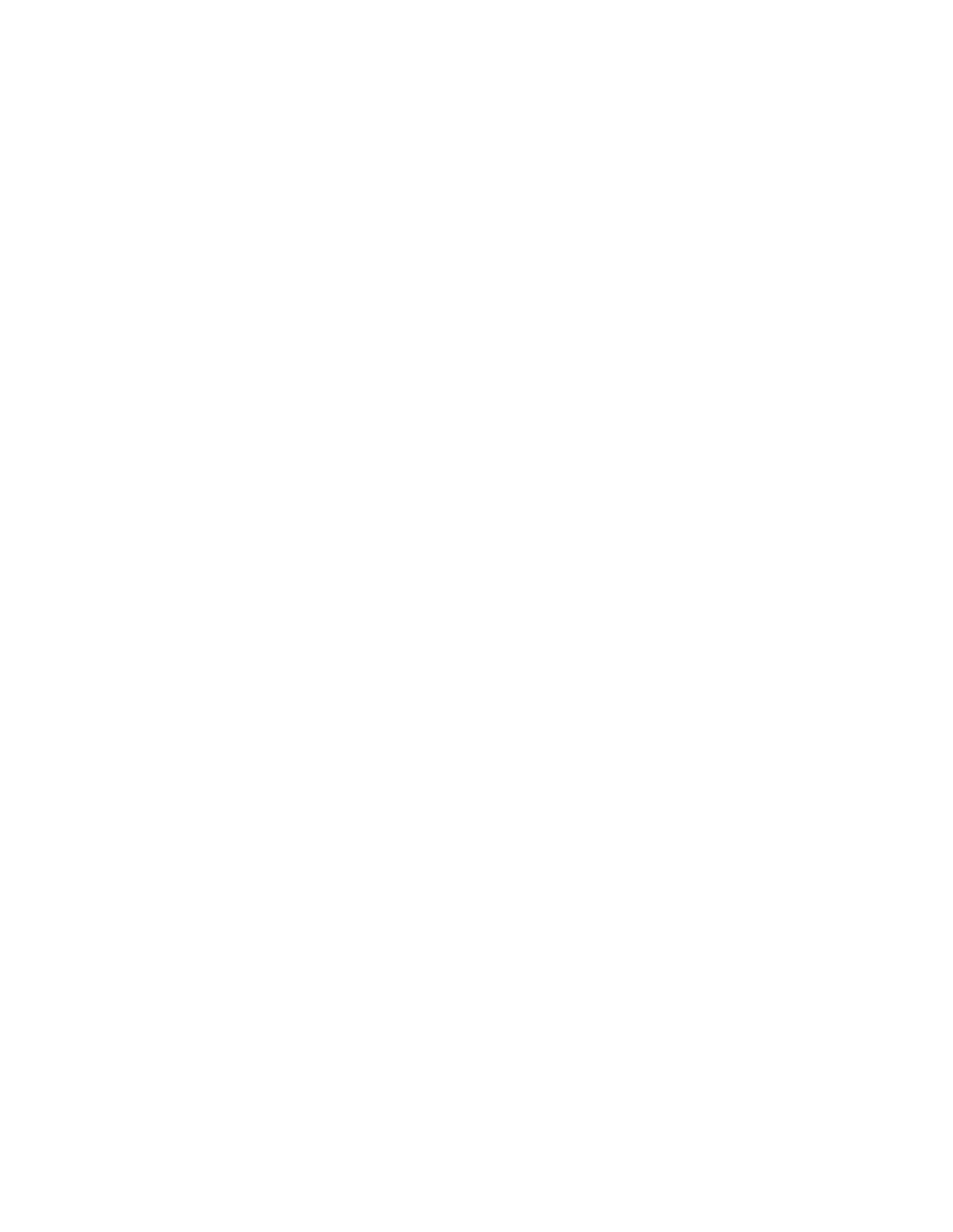## **Annex III**

#### **LIST OF DOCUMENTS ON HFC MATTERS THAT HAVE BEEN PREPARED SINCE THE ADOPTION OF THE KIGALI AMENDMENT**

| No             | UNEP/OzL.Pro/                | <b>Title</b>                                                                                                                                  |
|----------------|------------------------------|-----------------------------------------------------------------------------------------------------------------------------------------------|
| $\mathbf{1}$   | ExCom/77/70/Rev.1            | Issues relevant to the Executive Committee arising from the                                                                                   |
|                |                              | Twenty-eighth Meeting of the Parties to the Montreal Protocol                                                                                 |
| $\overline{2}$ | ExCom/78/4 & Corr.1          | Available information on HFC consumption and production in Article 5                                                                          |
|                |                              | countries                                                                                                                                     |
| 3              | ExCom/78/5 & Corr.1          | Information relevant to the development of the cost guidelines for the                                                                        |
|                |                              | phase-down of HFCs in Article 5 countries: Draft criteria for funding                                                                         |
| $\overline{4}$ | ExCom/78/6                   | Information relevant to the development of the cost guidelines for the                                                                        |
|                |                              | phase-down of HFCs in Article 5 countries: Enabling activities                                                                                |
| 5              | ExCom/78/7                   | Information relevant to the development of the cost guidelines for the                                                                        |
|                |                              | phase-down of HFCs in Article 5 countries: Institutional strengthening                                                                        |
| 6              | ExCom/78/8                   | Identification of issues to be considered in relation to existing HCFC                                                                        |
|                |                              | phase-out activities                                                                                                                          |
| $\tau$         | ExCom/78/9 and Corr.1        | Key aspects related to HFC-23 by-product control technologies                                                                                 |
| 8              | ExCom/78/10 and Corr.1       | Draft procedures for Article 5 countries that have HFC consumption                                                                            |
|                |                              | baseline years from 2020 to 2022 in accessing additional contributions                                                                        |
|                |                              | for enabling activities                                                                                                                       |
| 9              | ExCom/79/45 and Corr.1       | Overall analysis of the results of the surveys on ODS alternatives                                                                            |
|                |                              | (decision 74/53)                                                                                                                              |
| 10             | ExCom/79/46                  | Development of the cost guidelines for the phase-down of HFCs in                                                                              |
|                |                              | Article 5 countries: Draft criteria for funding (decision 78/3)                                                                               |
| 11             | ExCom/79/47                  | Development of the cost guidelines for the phase-down of HFCs in                                                                              |
|                |                              | Article 5 countries: Draft guidelines on enabling activities                                                                                  |
|                |                              | (decision $78/4(a)$                                                                                                                           |
| 12             | ExCom/79/48, Corr.1, Corr.2, | Key aspects related to HFC-23 by-product control technologies                                                                                 |
|                | and Add.1                    | $-decision 78/5)$                                                                                                                             |
| 13             | ExCom/79/49                  | Procedures for Article 5 countries that have HFC baseline years from                                                                          |
|                |                              | 2020 to 2022 in accessing additional voluntary contributions for                                                                              |
|                |                              | enabling activities                                                                                                                           |
| 14             | ExCom/80/54                  | Overall analysis of the results of the surveys of ODS alternatives                                                                            |
| 15             | ExCom/80/55                  | Development of the cost guidelines for the phase-down of HFCs in                                                                              |
|                |                              | Article 5 countries: Draft criteria for funding (decisions 78/3(i)                                                                            |
|                |                              | and $79/44(b)$ )                                                                                                                              |
| 16             | ExCom/80/56 and Add.1        | Key aspects related to HFC-23 by-product control technologies                                                                                 |
| 17             | ExCom/81/53                  | Development of the cost guidelines for the phase-down of HFCs in                                                                              |
|                |                              | Article 5 countries: Draft criteria for funding                                                                                               |
|                | ExCom/81/54                  | (decisions $78/3(i)$ , $79/44(b)$ and $80/76(b)$ )                                                                                            |
| 18             |                              | Key aspects related to HFC-23 by-product control technologies<br>(decisions 78/5(e), 79/47(e) and 80/77(b))                                   |
| 19             | ExCom/81/55                  | Implications for the Multilateral Fund institutions in terms of the                                                                           |
|                |                              | expected workload in the coming years including in relation to the                                                                            |
|                |                              | Kigali Amendment for the phase-down of HFCs (decision 80/34(f))                                                                               |
|                | ExCom/82/64                  |                                                                                                                                               |
| 20             |                              | Preliminary document on all aspects related to the refrigeration<br>servicing sector that support the HFC phase-down (decision 80/76(c))      |
| 21             | ExCom/82/65 and Add.1        | Summary of the Parties' deliberations at the 40 <sup>th</sup> Meeting of the                                                                  |
|                |                              | Open-Ended Working Group and the Thirtieth Meeting of the Parties to                                                                          |
|                |                              | the Montreal Protocol in relation to the Technology and Economic                                                                              |
|                |                              |                                                                                                                                               |
|                |                              | Assessment Panel's report on issues related to energy efficiency                                                                              |
| 22             | ExCom/82/66                  | (decision 81/67(b))                                                                                                                           |
|                |                              | Key considerations for developing a methodology for establishing the<br>starting point for sustained aggregate reductions for the consumption |
|                |                              |                                                                                                                                               |
|                |                              | and production sectors under the Kigali Amendment (decision 81/67(e))                                                                         |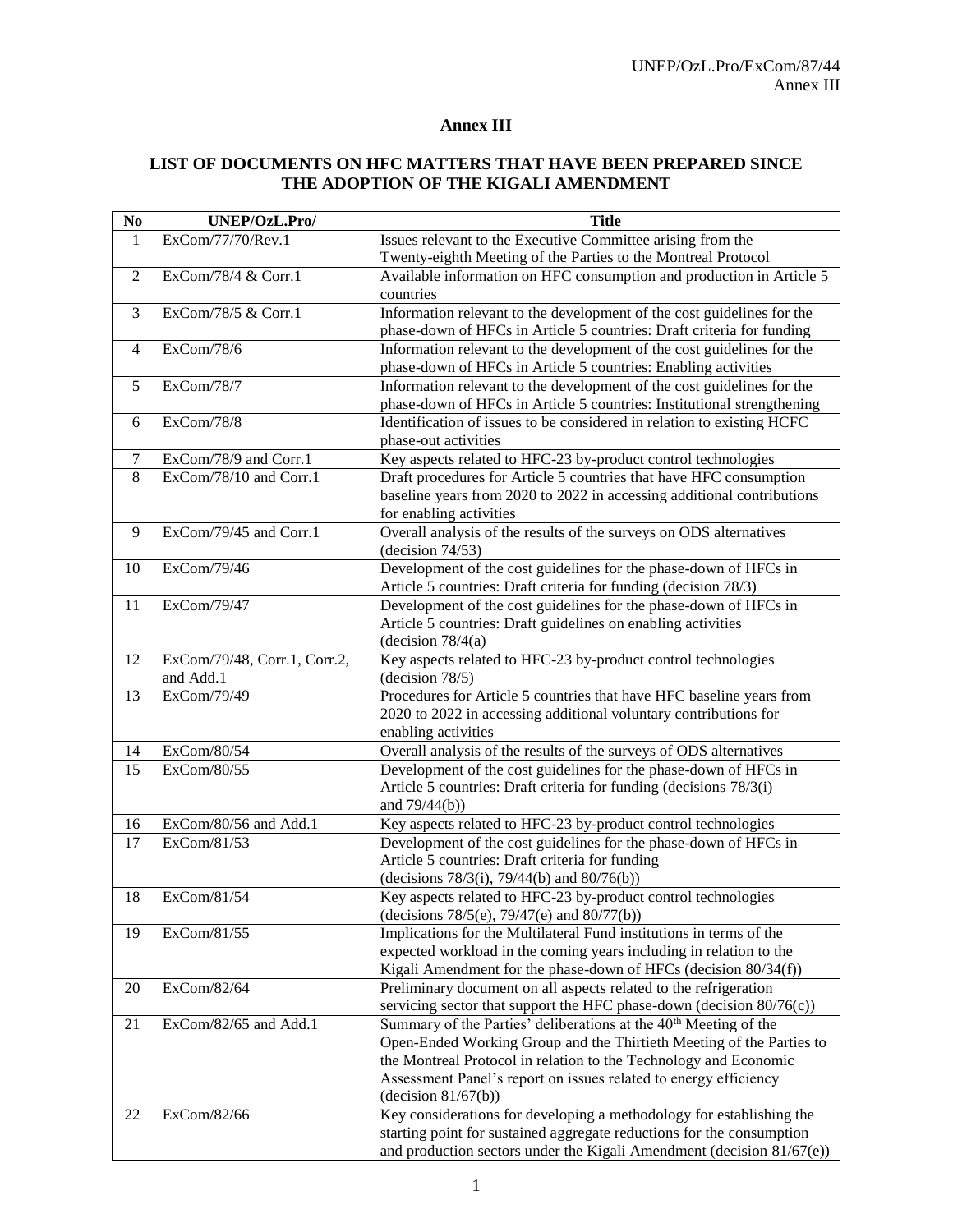| N <sub>0</sub> | UNEP/OzL.Pro/          | <b>Title</b>                                                                        |
|----------------|------------------------|-------------------------------------------------------------------------------------|
| 23             | ExCom/82/67 and Add.1  | Development of the cost guidelines for the phase-down of HFCs in                    |
|                |                        | Article 5 countries: Draft criteria for funding (decision 81/67(f))                 |
| 24             | ExCom/82/68 and Corr.1 | Cost-effective options for controlling HFC-23 by-product emissions                  |
|                |                        | (decision 81/68(e))                                                                 |
| 25             | ExCom/82/69            | Key aspects related to HFC-23 by-product control technologies: options              |
|                |                        | related to the control of HFC-23 by-product emissions in Argentina                  |
|                |                        | (decision $81/68$ )                                                                 |
| 26             | ExCom/82/70            | Matters relevant to the Multilateral Fund arising from the 40 <sup>th</sup> Meeting |
|                |                        | of the Open-Ended Working Group and the Thirtieth Meeting of the                    |
|                |                        | Parties to the Montreal Protocol                                                    |
| 27             | ExCom/83/40            | Paper on ways to operationalize paragraph 16 of decision XXVIII/2 and               |
|                |                        | paragraph 2 of decision XXX/5 of the Parties                                        |
|                |                        |                                                                                     |
| 28             | ExCom/83/41            | Paper on information on relevant funds and financial institutions                   |
|                |                        | mobilizing resources for energy efficiency that may be utilized when                |
|                |                        | phasing down HFCs                                                                   |
| 29             | ExCom/83/42            | Summary of the report by the Technology and Economic Assessment                     |
|                |                        | Panel on matters related to energy efficiency with regard to the issues             |
|                |                        | identified in decision 82/83(e)                                                     |
| 30             | ExCom/83/43            | Development of the cost guidelines for the phase-down of HFCs in                    |
|                |                        | Article 5 countries: Draft criteria for funding                                     |
| 31             | ExCom/83/44            | Key aspects related to HFC-23 by-product control technologies                       |
|                |                        | Argentina project options                                                           |
| 32             | ExCom/84/65            | Analysis of the implications of parallel or integrated implementation of            |
|                |                        | HCFC phase-out and HFC phase-down activities                                        |
| 33             | ExCom/84/66            | Development of the cost guidelines for the phase-down of HFCs in                    |
|                |                        | Article 5 countries: Draft criteria for funding                                     |
| 34             | ExCom/84/67            | Paper on ways to operationalize paragraph 16 of decision XXVIII/2 and               |
|                |                        | paragraph 2 of decision XXX/5 of the Parties                                        |
| 35             | ExCom/84/68            | Paper on information on relevant funds and financial institutions                   |
|                |                        | mobilizing resources for energy efficiency that may be utilized when                |
|                |                        | phasing down HFCs                                                                   |
| 36             | ExCom/84/69            | Summary of the report by the Technology and Economic Assessment                     |
|                |                        | Panel on matters related to energy efficiency with regard to the issues             |
|                |                        | identified in decision 82/83(e)                                                     |
| 37             | ExCom/84/70            | Key aspects related to HFC-23 by-product control technologies                       |
| 38             | ExCom/84/71            | Key aspects related to HFC-23 by-product control technologies:                      |
|                |                        | Argentina                                                                           |
| 39             | ExCom/84/72            | Key aspects related to HFC-23 by-product control technologies: Mexico               |
| 40             | ExCom/85/63            | Key aspects related to HFC-23 by-product control technologies                       |
|                |                        | (decisions 84/90 and 84/91)                                                         |
| 41             | ExCom/85/64            | Key aspects related to HFC-23 by-product control technologies:                      |
|                |                        | Argentina                                                                           |
| 42             | ExCom/85/65            | Key aspects related to HFC-23 by-product control technologies: Mexico               |
| 43             | ExCom/86/86            | Development of the cost guidelines for the phase-down of HFCs in                    |
|                |                        | Article 5 countries: Draft criteria for funding                                     |
| 44             | ExCom/86/87            | A document discussing potential strategies, policy measures and                     |
|                |                        | commitments, as well as projects and activities that could be integrated            |
|                |                        | within stage I of HFC phase-down plans for Article 5 countries to                   |
|                |                        | ensure limits on growth and sustainable reductions in HFC consumption               |
|                |                        | (decision 84/54(b))                                                                 |
| 45             | ExCom/86/88            | Draft guidelines for the preparation of HFC phase-down plans for                    |
|                |                        | Article 5 countries (decision $84/54(a)$ )                                          |
| 46             | ExCom/86/89            | Analysis of the level and modalities of funding for HFC phase-down in               |
|                |                        | the refrigeration servicing sector (decisions 83/65(b) and 84/86(b)(ii))            |